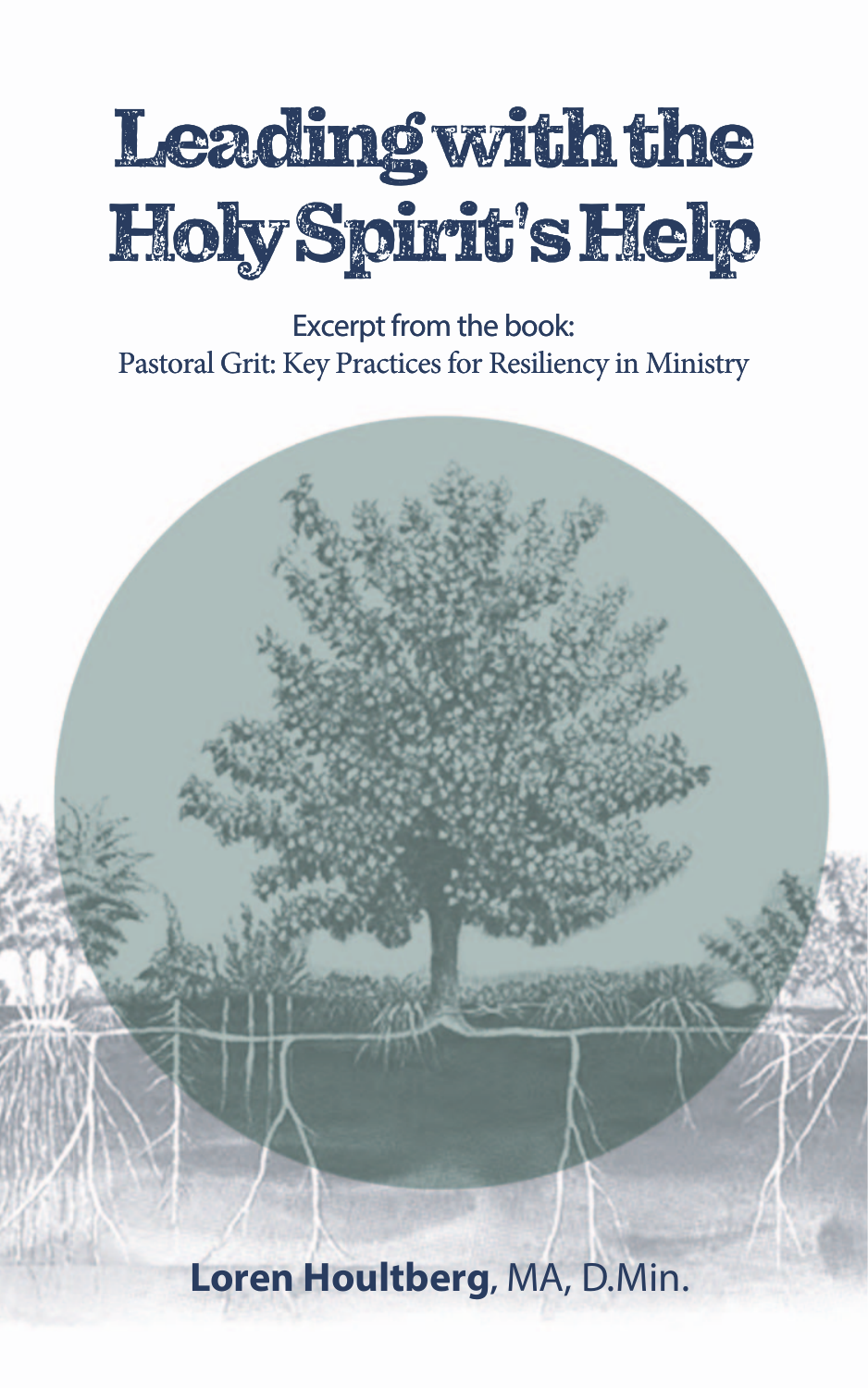# Leading with the Holy Spirit's Help

Excerpt from the book:

*Pastoral Grit: Key Practices for Resiliency in Ministry*

**Loren Houltberg** MA, D.Min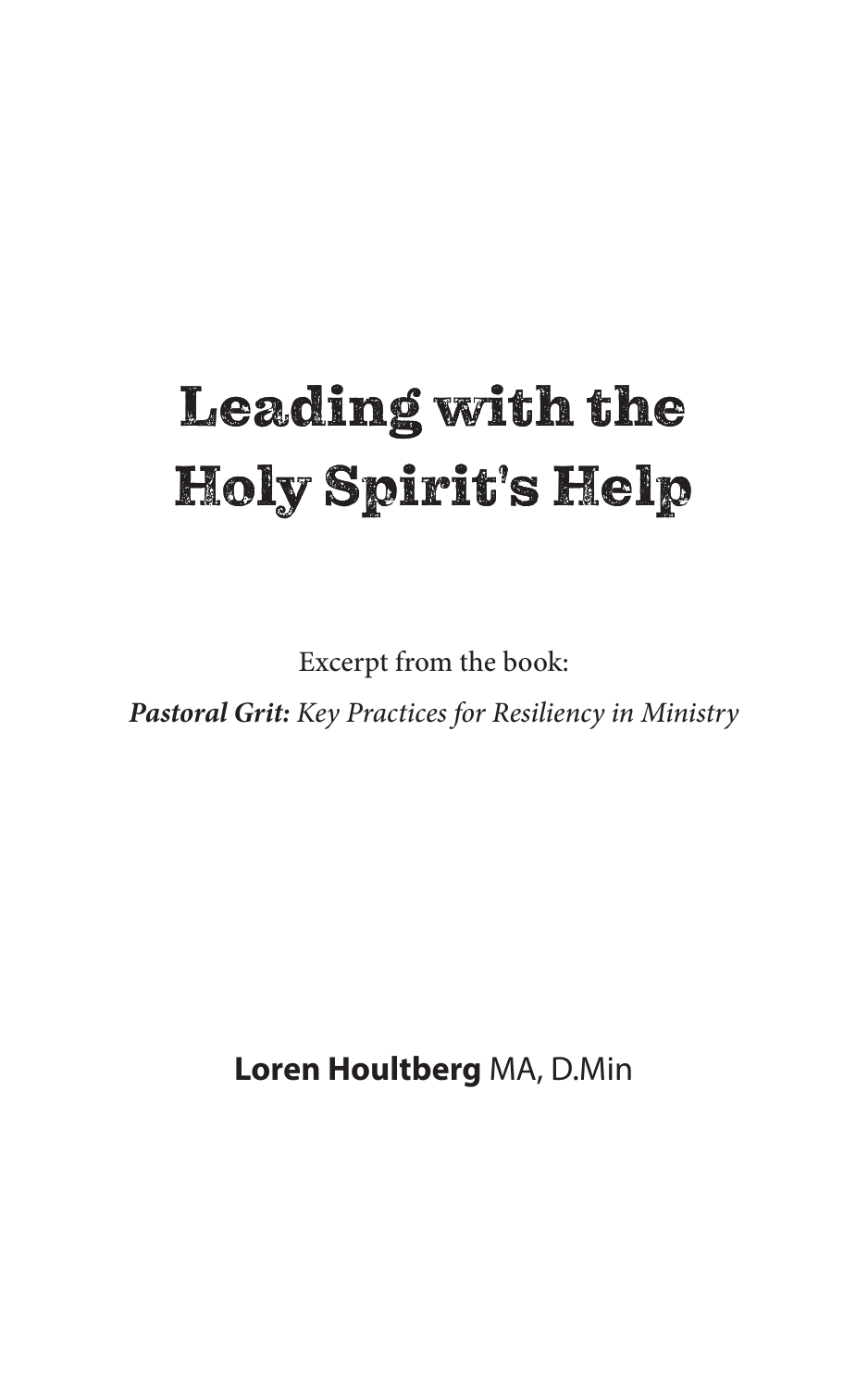#### Leading with the Holy Spirit's Help

Published by Foursquare Missions Press ©2021

An excerpt from the book:

**Pastoral Grit:** Key Practices for Resiliency in Ministry

by Loren Houltberg MA, D.Min

The complete book of **Pastoral Grit** is available via Amazon or purchase directly from Dr. Loren at **loren@efcsalina.com**

Order copies of this booklet at **foursquaremissionspress.org**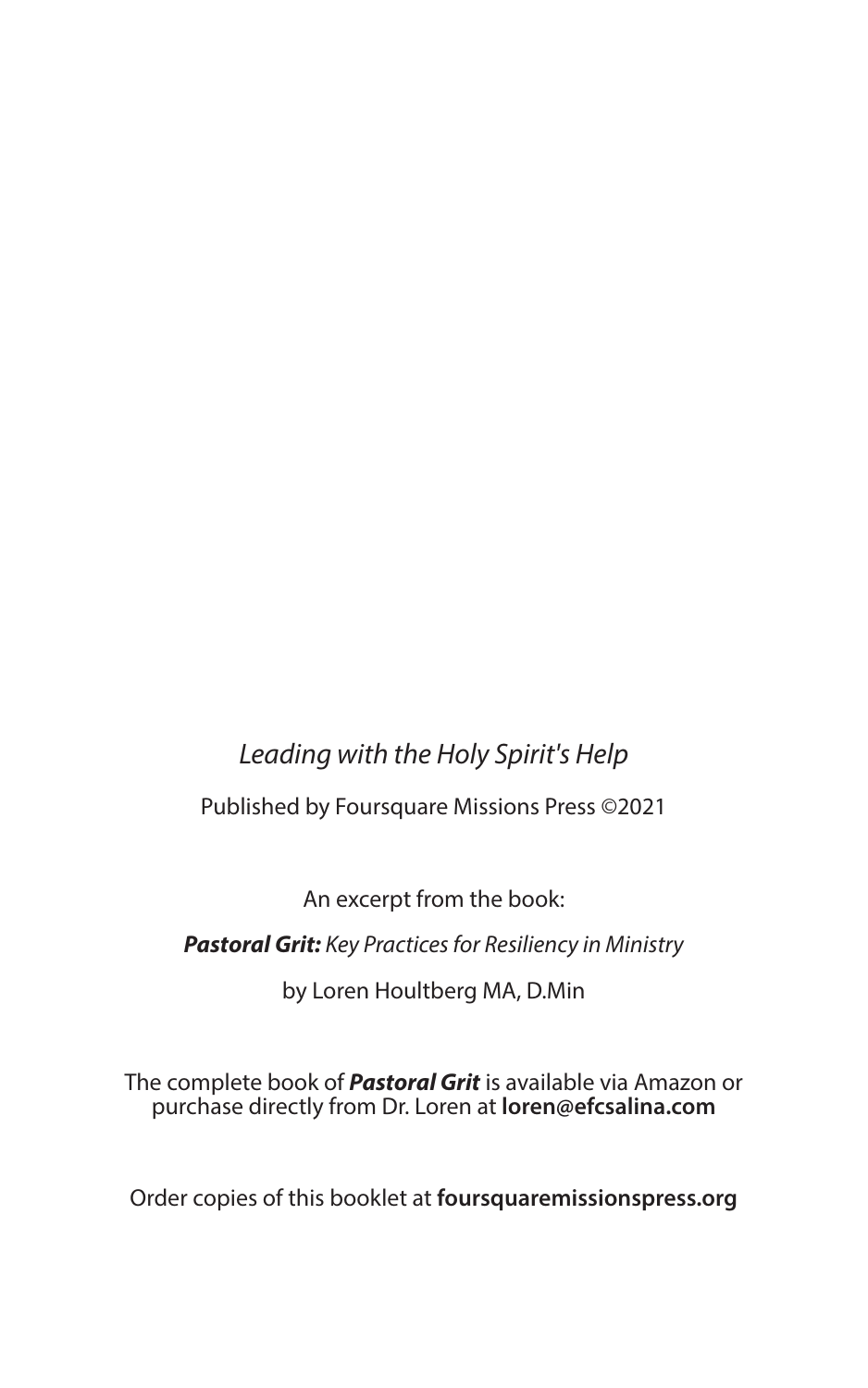### **Introduction**

Every year I receive dozens of requests from authors wanting to publish their books. I've also served as a pastor for many years prior to joining Foursquare Missions Press.

I mentioned these two personal experiences because of Loren's book, *Pastoral Grit: Key Practices for Resiliency in Ministry*. After reading the first chapter I knew immediately we needed to get this book into the hands of hundreds, if not thousands, of leaders around the globe – especially those beginning their pastoral journey. I only wish I could have read it when I first started out.

Loren graciously accepted my invitation to print and give away the first chapter of this anointed book. Plus, he's added a video that goes over the basics of its content.

If you are forty years into ministry or four months, there are nuggets to be mined from his book. Loren combines his pastoral

3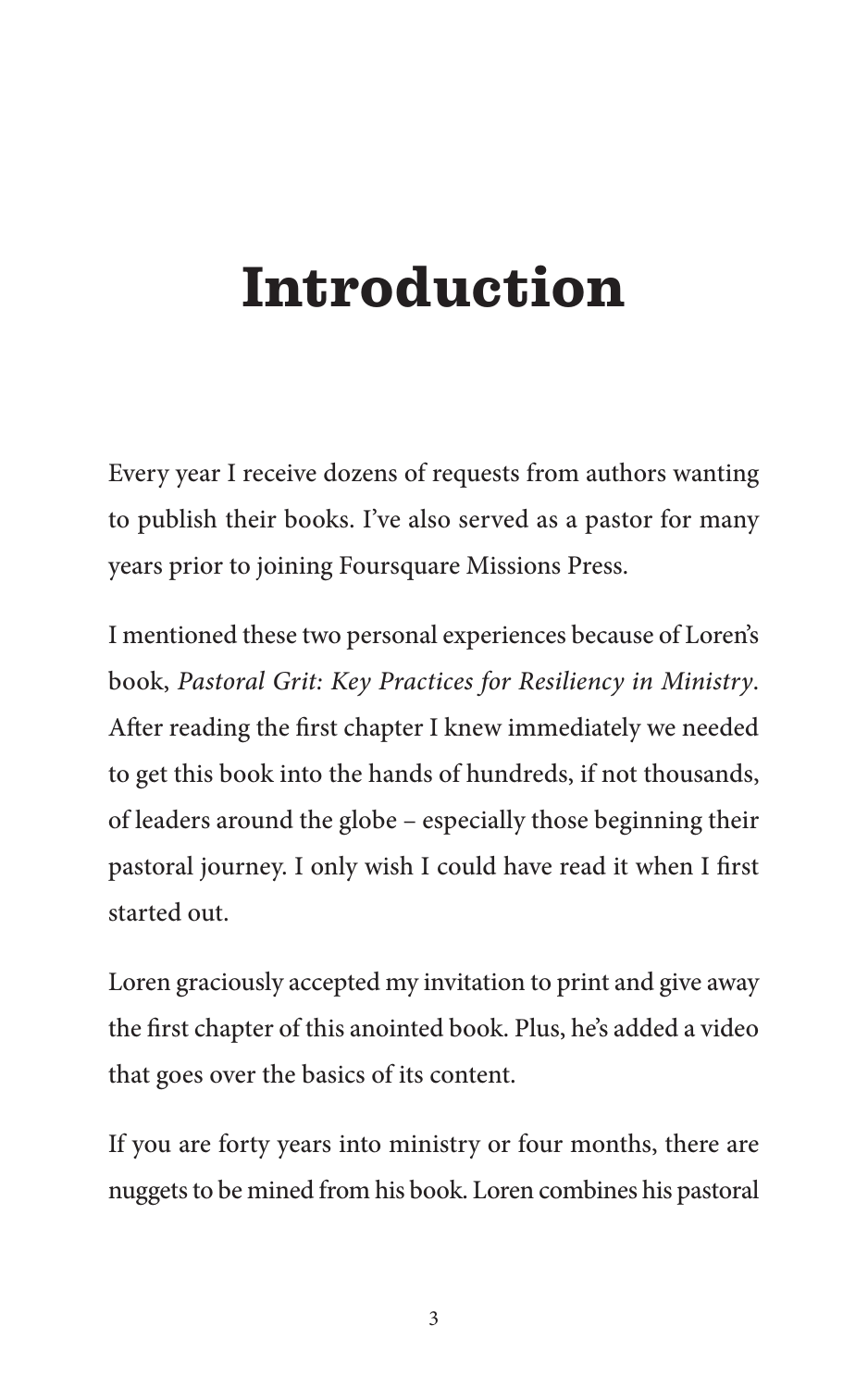heart and scholarly touch to challenge you to a deeper walk and more inspired calling.

My prayer is that this booklet will whet your appetite for more and you will buy the book either for yourself or for the leaders you care about.

You won't be disappointed.

Bob Hunt

Director – Foursquare Missions Press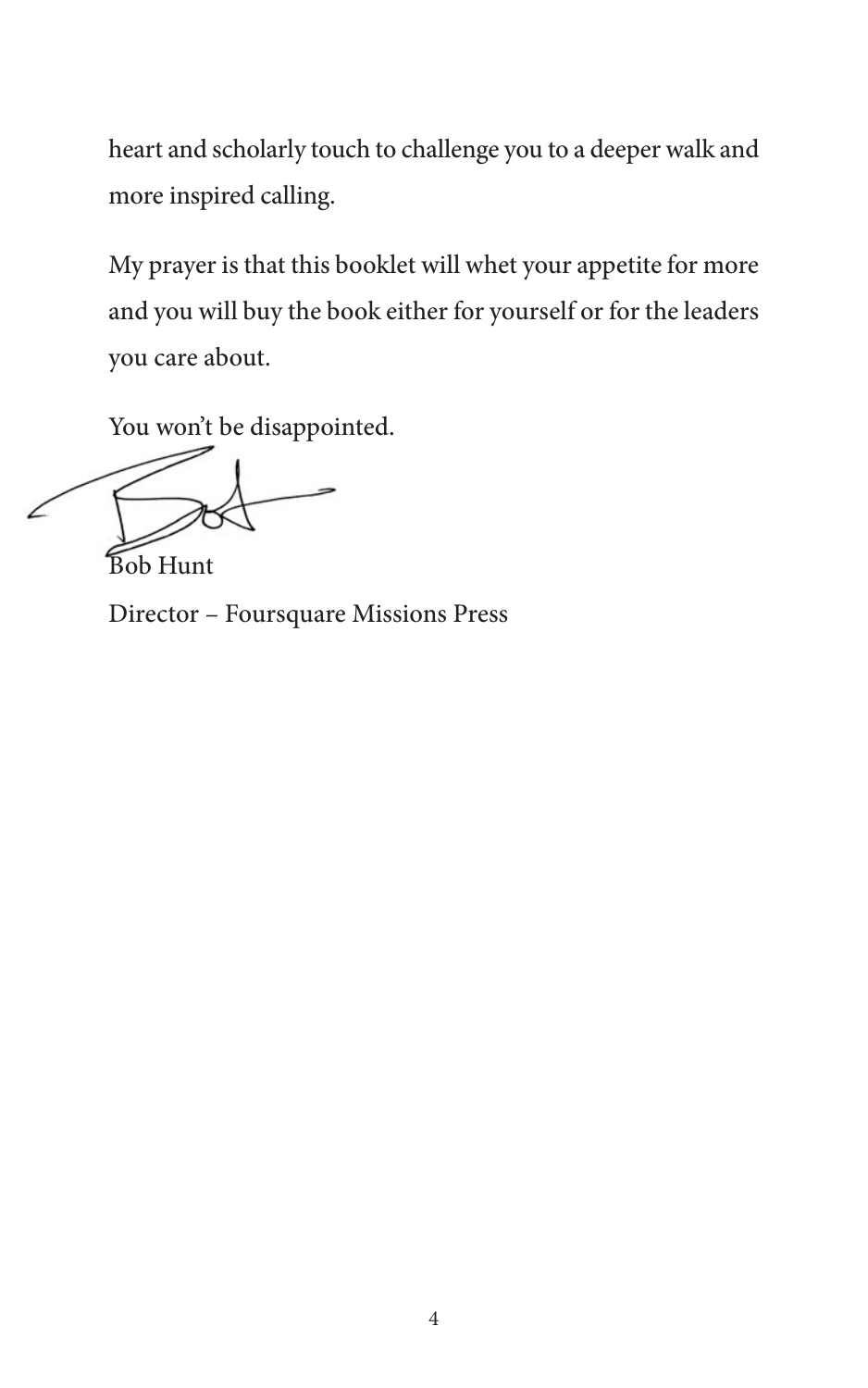## **Leading with the Holy Spirit's Help**

It's taken some time, but I finally trust the voice of Google Maps. Some of my wife's and my worst disagreements have been over directions. Erie was the first to start accessing Google Maps; it took me a little longer to see my need for the help. I just wasn't convinced a computer really knew the best way to get us where we wanted to go. At first, I didn't trust that confident voice could lead me to my destination. I do now, and I'm happy to report that my travel anxiety has been greatly reduced, especially when trying to find my way around in large cities. The Holy Spirit is like the voice of Google Maps. If we as pastors would see our need and then ask, hear, trust, and follow the direction of the Holy Spirit, pastoral ministry would be far less stressful and much more fruitful. Aimee Semple McPherson, founder of the Foursquare Church of which I am a pastor, said doing ministry without the help of the Holy Spirit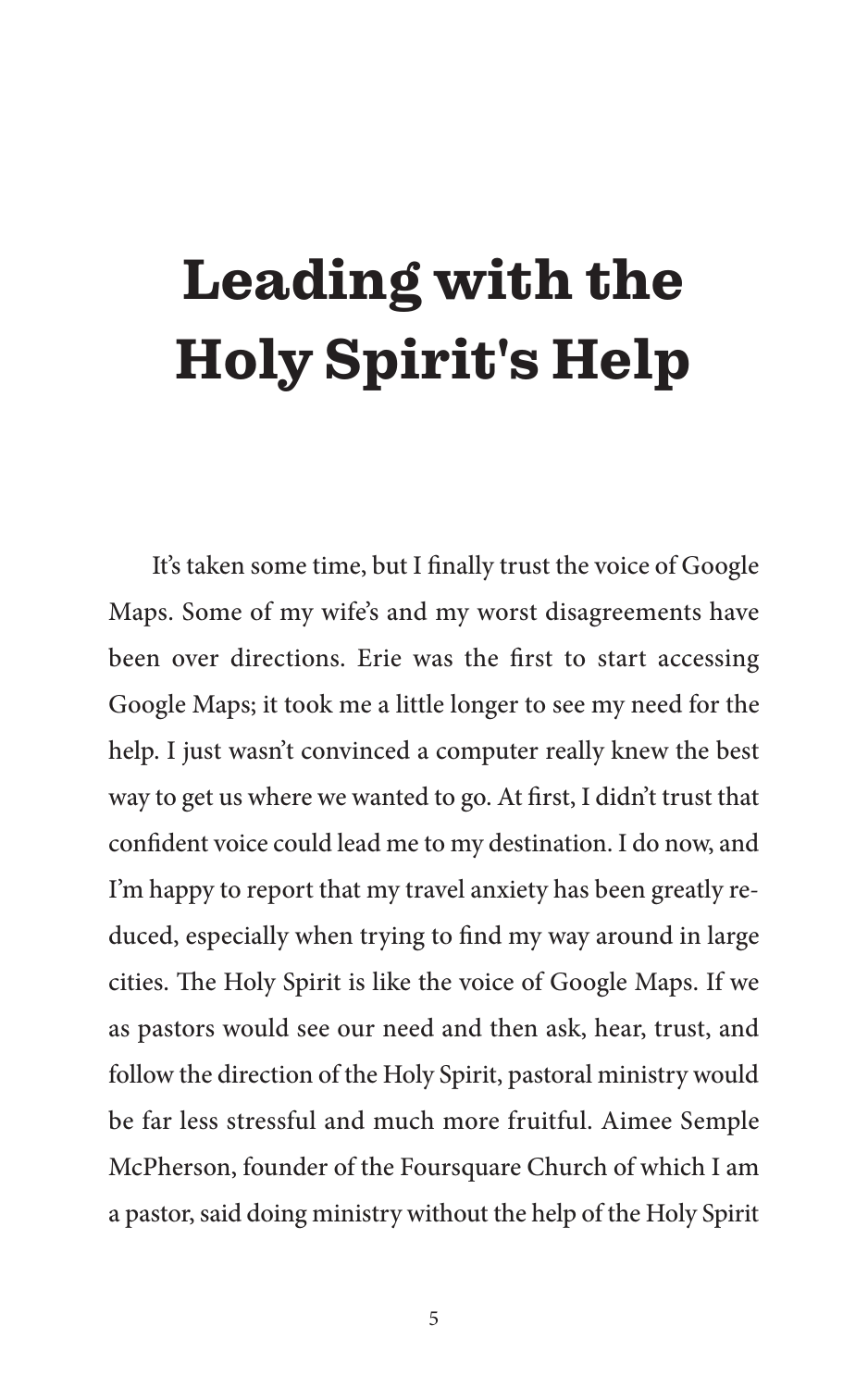was like "making brick without straw."1 We all know getting direction from the Holy Spirit isn't quite as easy as asking Google Maps, but this chapter encourages pastors to have a living theology of the Holy Spirit that accesses all of His help. I chose this topic for the first chapter because, in my opinion, seeking the Holy Spirit's leading and guidance is the most important practice for a resilient, fruitful, and fulfilling lifetime of ministry. With His help, the work of the pastorate truly can be a joy.

*Nevertheless I tell you the truth. It is to your advantage that I go away; for if I do not go away, the Helper will not come to you; but if I depart, I will send Him to you (Jn 16:7).*

*However, when He, the Spirit of truth, has come, He will guide you into all truth; for He will not speak on His own authority, but whatever He hears He will speak; and He will tell you things to come. He will glorify Me, for He will take of what is Mine and declare it to you (Jn 16:13-14).*

 *…And walking in the fear of the Lord and in the comfort of the Holy Spirit, they were multiplied (Acts 9:31).*

*For as many as are led by the Spirit of God, these are the sons of God (Rom 8:14).*

<sup>1</sup> Aimee Semple McPherson, *The Holy Spirit* (1931; repr., Los Angeles: Echo Park Evangelistic Association, 2015), 57.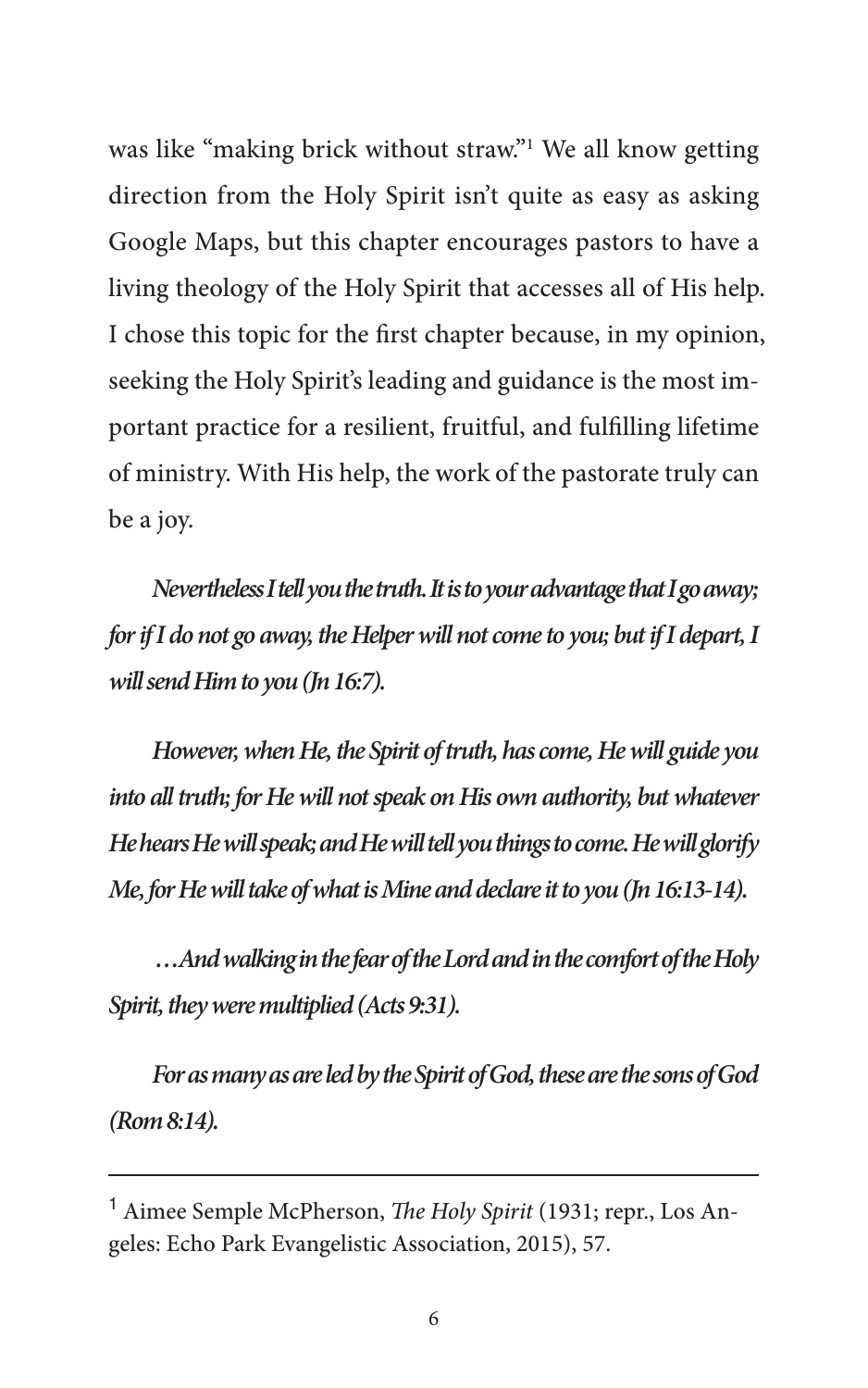#### **The Great Helper**

I have always seen in Genesis 24 a beautiful picture of the role of the Holy Spirit in the lifetime of a believer. Let me explain how I interpret this text and the way it relates to pastors today. In this passage I see Abraham as a picture of God the Father. He sends his trusted servant, a picture of the Holy Spirit, to get a bride for his son Isaac. Isaac is a picture of the Lord Jesus, and his bride Rebekah represents individual believers in the church, who have been chosen as the bride of Christ. The trusted servant took full responsibility for finding Rebekah, overcoming obstacles, and getting her back safely to present her to Isaac as his bride. Rebekah had only to be willing and obedient to the servant's leading.

The trusted servant is not named here, just as the Holy Spirit is the only Person of the Trinity without a personal name. The Holy Spirit always points beyond Himself to the Father and the Son, and it is His mission to bring the bride to the bridegroom. Amos Yong states, "The Spirit who is always hidden and points to the Son also leads followers of Jesus to empty themselves in the service of the Son."<sup>2</sup> Lesslie Newbigin as-

<sup>2</sup> Amos Yong, *The Spirit Poured Out on All Flesh: Pentecostalism and the Possibility of Global Theology* (Grand Rapids, MI: Baker Academic, 2005), 112.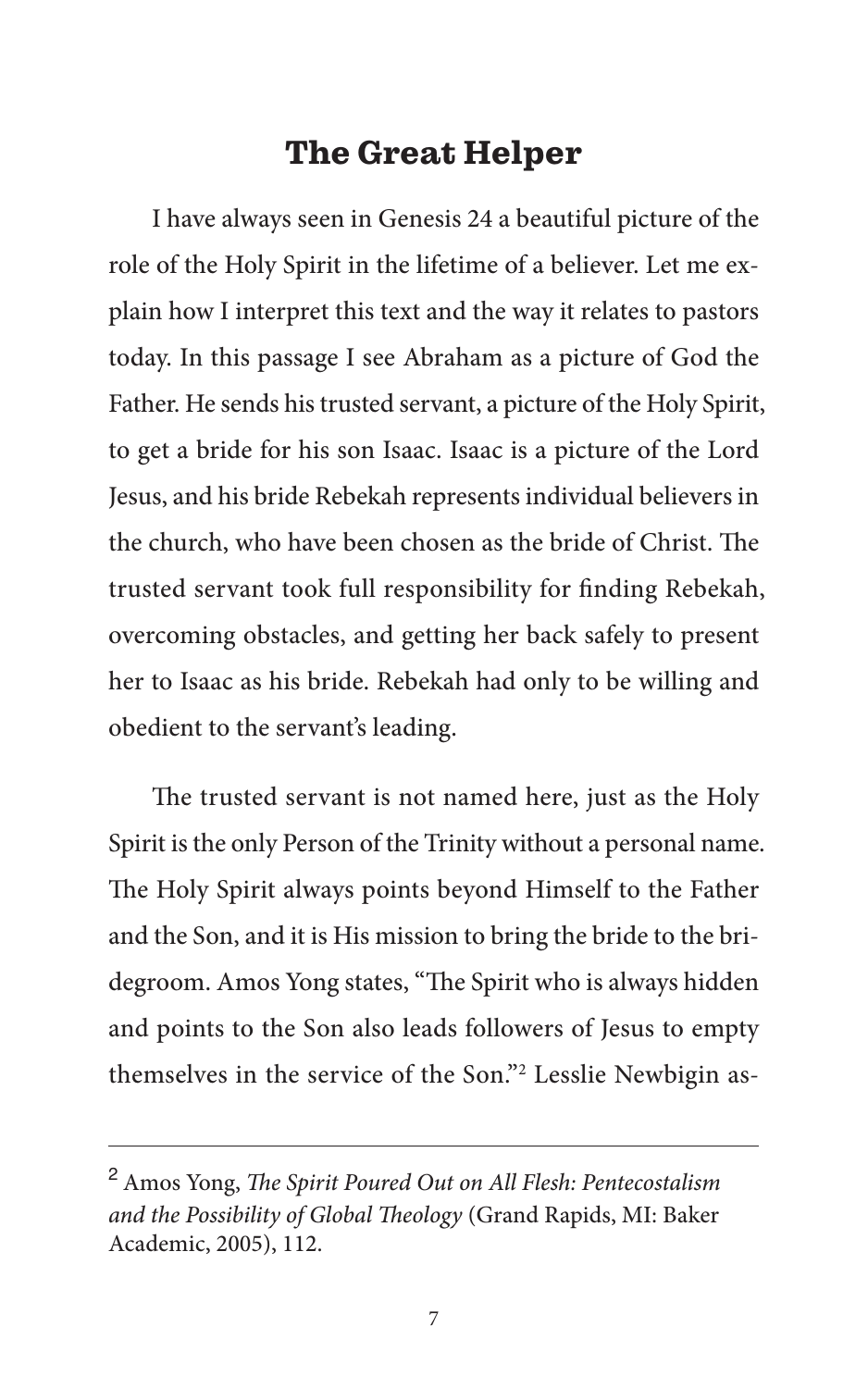tutely observes "the Holy Spirit does not lead past, or beyond or away from Jesus."3 Dr. Guy Duffield, one of my professors at LIFE Bible College, gave his students a booklet he wrote entitled "Christocentric Pentecost." In the booklet, Duffield stresses that it is the Holy Spirit's ministry to glorify Christ. He says of the baptism of the Holy Spirit that "we must realize that this mighty experience is primarily a personal encounter with the Lord Jesus Christ."

Jesus calls the Holy Spirit the *Paraclete* (Jn 14:16) and Gerhard Kittel's Theological Dictionary confirms the best translation of this word is "helper."4 Another Greek word, *epichoregia*, gives a full indication of the overall help the Holy Spirit can provide to us as pastors. Paul tells the church to pray for "the supply [*epichoregia*] of the Spirit of Jesus Christ" (Phil 1:19). We get the English word "choreographer" from this Greek word. A choreographer designs and directs the movements of a production. The Holy Spirit is to be the choreographer of our lives. For pastors, this includes the ministry of our churches.

<sup>3</sup> Lesslie Newbigin, *The Light Has Come, Exposition of the Fourth Gospel* (Edinburgh: Handsel Press, 1982), 216-217.

<sup>4</sup> Gerhard Kittel, ed., *Theological Dictionary of the New Testament*, vol. V (Grand Rapids, MI: Eerdmans, 1964), 814.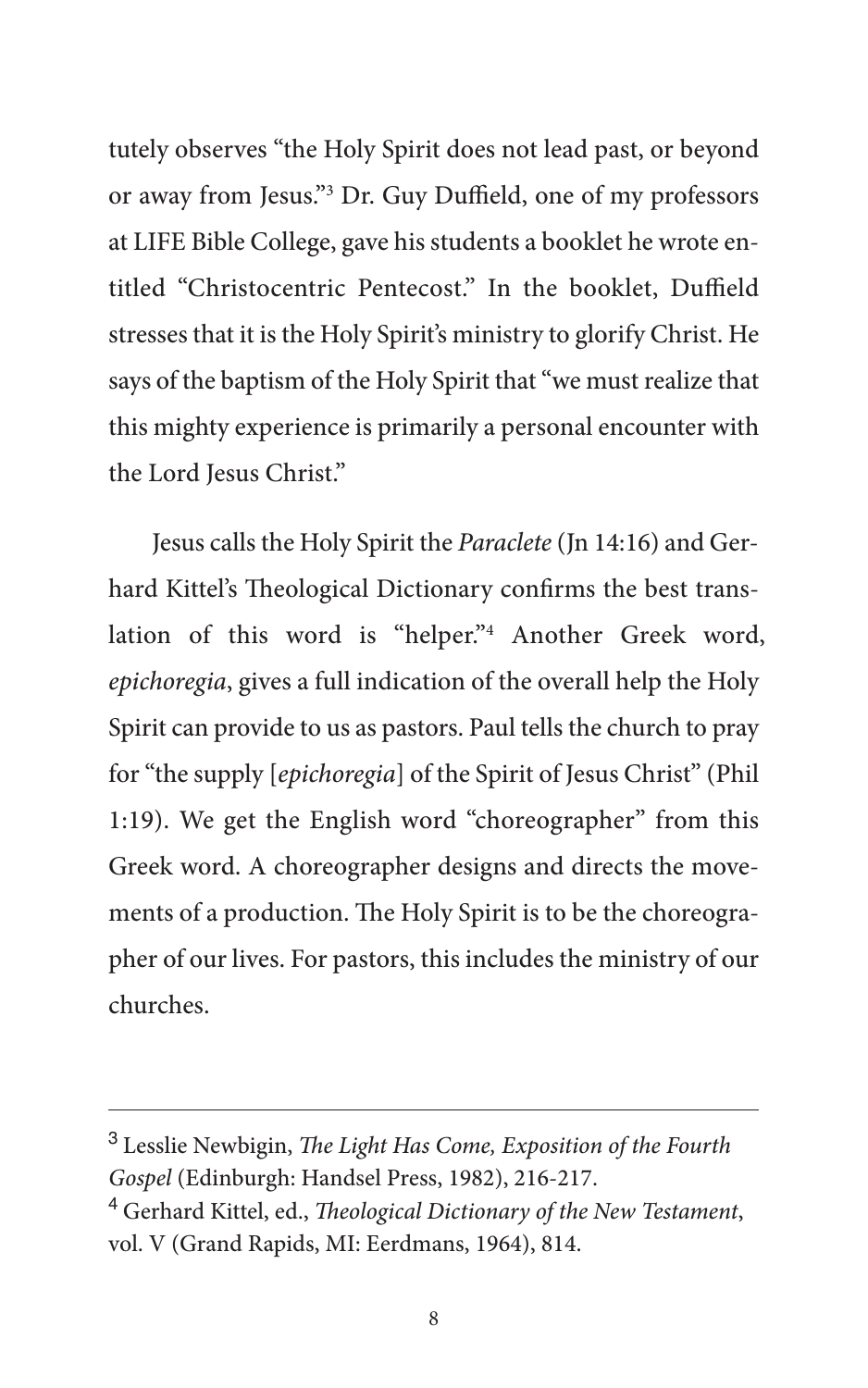Right after my wife and I got married, less than a year after I committed my life to Christ, we felt called to go to Bible college in Los Angeles and pursue a life of pastoral ministry. We were ready to take off for California early one morning before sunrise. Our 1964 Barracuda was packed to the brim with all we owned. On our way out of town, Erie and I stopped at the First Foursquare Church at 1111 Elmhurst (in those days the church was always unlocked). We knelt down at the altar to commit this life journey to the Lord. Kneeling there I saw a clear mental picture of Erie and myself as little children about five years old and before us was a bright path that led into the future. That picture gave me assurance the Lord would be with us on our journey. Forty-seven years have passed since then and the Holy Spirit has continued to be our trusted guide every step of the way. The Lord has been faithful to us, as I am sure He has been in your life and ministry. Pastors, we are not alone; the Holy Spirit is the Helper who can design and direct our lives and pastoral ministry.

We see in Acts 19 and Luke 24 two contrasting views of the role the Holy Spirit can assume in a pastor's life. Paul asked the disciples he found in Ephesus if they received the Holy Spirit when they professed their belief in Jesus Christ. They replied, "We have not so much heard whether there is a Holy Spirit" (Acts 19:2). In Luke, Jesus exhorted the disciples, "Be-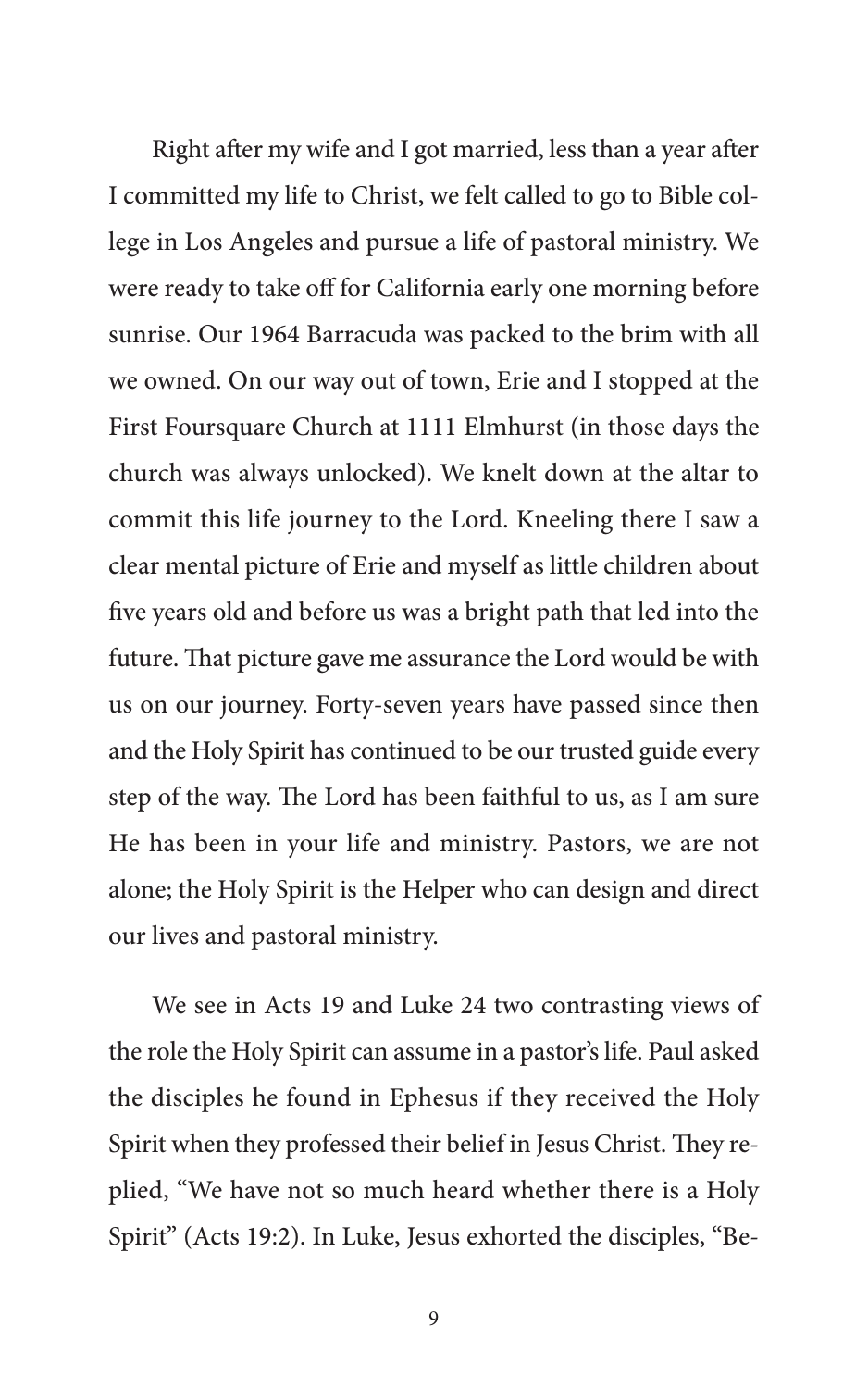hold, I send the Promise of My Father upon you; but tarry in the city of Jerusalem until you are endued with power from on high" (Lk 24:49). The Greek word for endued is *enduo*, and conveys the sense of sinking into a comfortable garment, like putting on your favorite sweatshirt. I bought a long-sleeved tshirt at a running store in Colorado when were trapped there during a blizzard. I love this shirt; it's just the right weight not too heavy and not too light. When I'm just hanging out at home, I often choose to "sink into" this shirt because it's so comfortable. The Lord Jesus wants us to get comfortable depending on the help of the precious Holy Spirit. Applying these texts to pastoral ministry, a pastor can either conduct ministry as if there is no Holy Spirit (Acts 19:2) by depending on their own natural talents or abilities, or they can be clothed with the Holy Spirit and depend on the Spirit in all they are and do. I realize at times pastors will do both. The meaning I apply to "endued" is to get really comfortable being clothed with or wearing the Holy Spirit in all facets of life. Stanley Burgess quotes Msgr. Maurice Landrieux as calling the Holy Spirit the "Forgotten Paraclete."5 To be resilient, pastors must not forget the Paraclete. If we forget the Spirit, ministry becomes difficult.

<sup>5</sup> Stanley M. Burgess, *The Spirit and the Church: Antiquity* (Peabody, MA: Hendrickson Publishers, 1984), 1.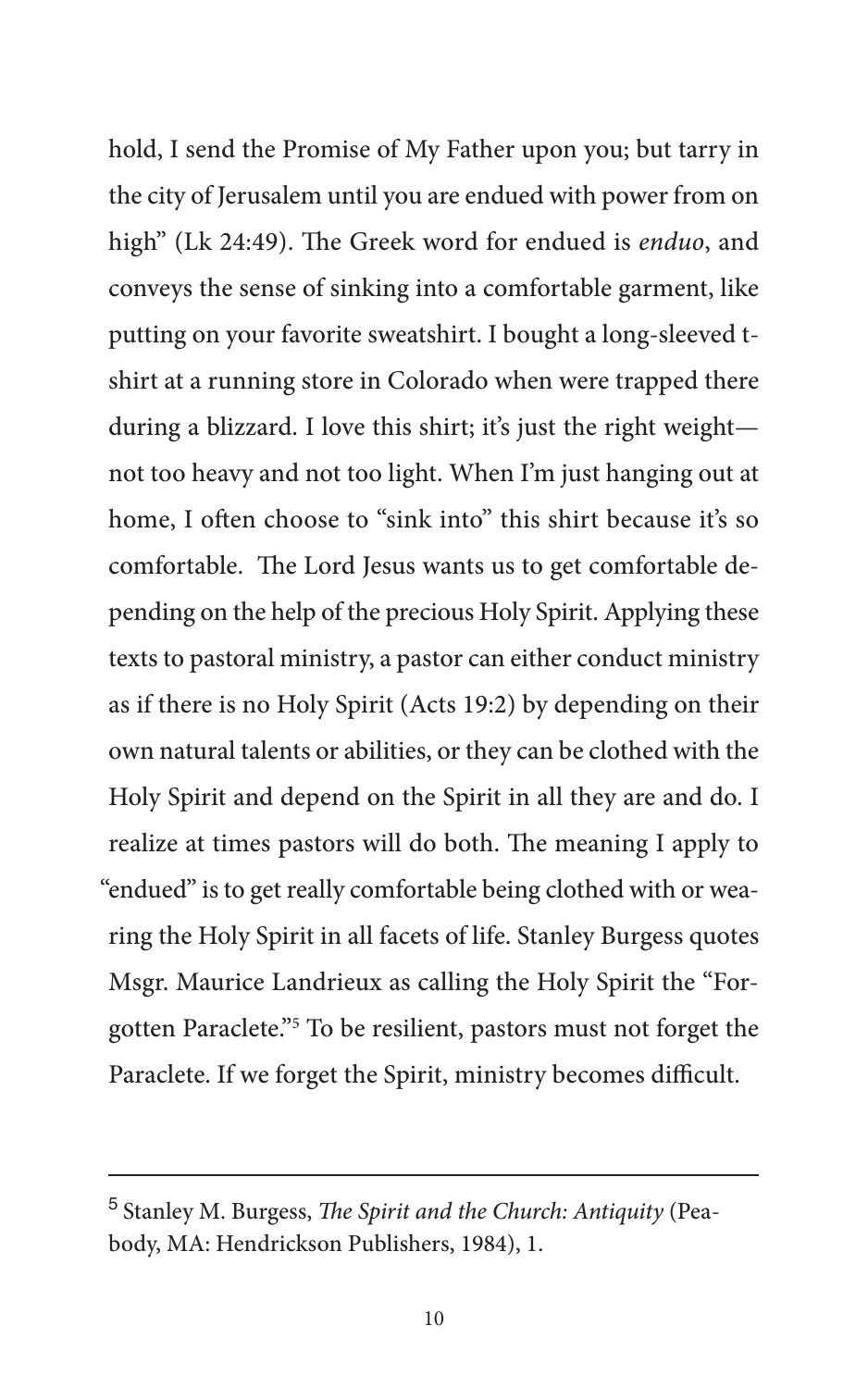#### **Two Essentials**

Before a pastor can access the help of the Holy Spirit, he or she must first see a great need for help. In Jesus's teaching on fruitfulness He made a profound statement that sums up our need for help: "Without Me you can do nothing" (Jn 15:5). The words of Aslan to Prince Caspian in *The Chronicles of Narnia* are applicable to pastoral ministry: "If you felt yourself sufficient for the task it would prove you were not."<sup>6</sup> The degree to which a pastor receives the Spirit's help is directly related to the pastor's understanding of their need for help. Aimee Semple McPherson, founder of the Foursquare Church, often acknowledged her great need for the help of the Holy Spirit. Church historian Vinson Synan pays McPherson a high compliment when he claims, "She holds a prominent rank among all religious leaders in the twentieth century regardless of their sex and may well be the most important ordained woman minister in the history of Christianity."7 Here's what McPherson says about the Holy Spirit:

<sup>6</sup> *The Chronicles of Narnia: Prince Caspian*, directed by Andrew Adamson (Walt Disney Studio Motion Picture, 2003).

<sup>7</sup> Vinson Synan, ed., *The Twentieth-Century Pentecostal Explosion: The Exciting Growth of Pentecostal Churches and Charismatic Renewal Movements* (Altamonte, FL: Creation House, 1987), 100.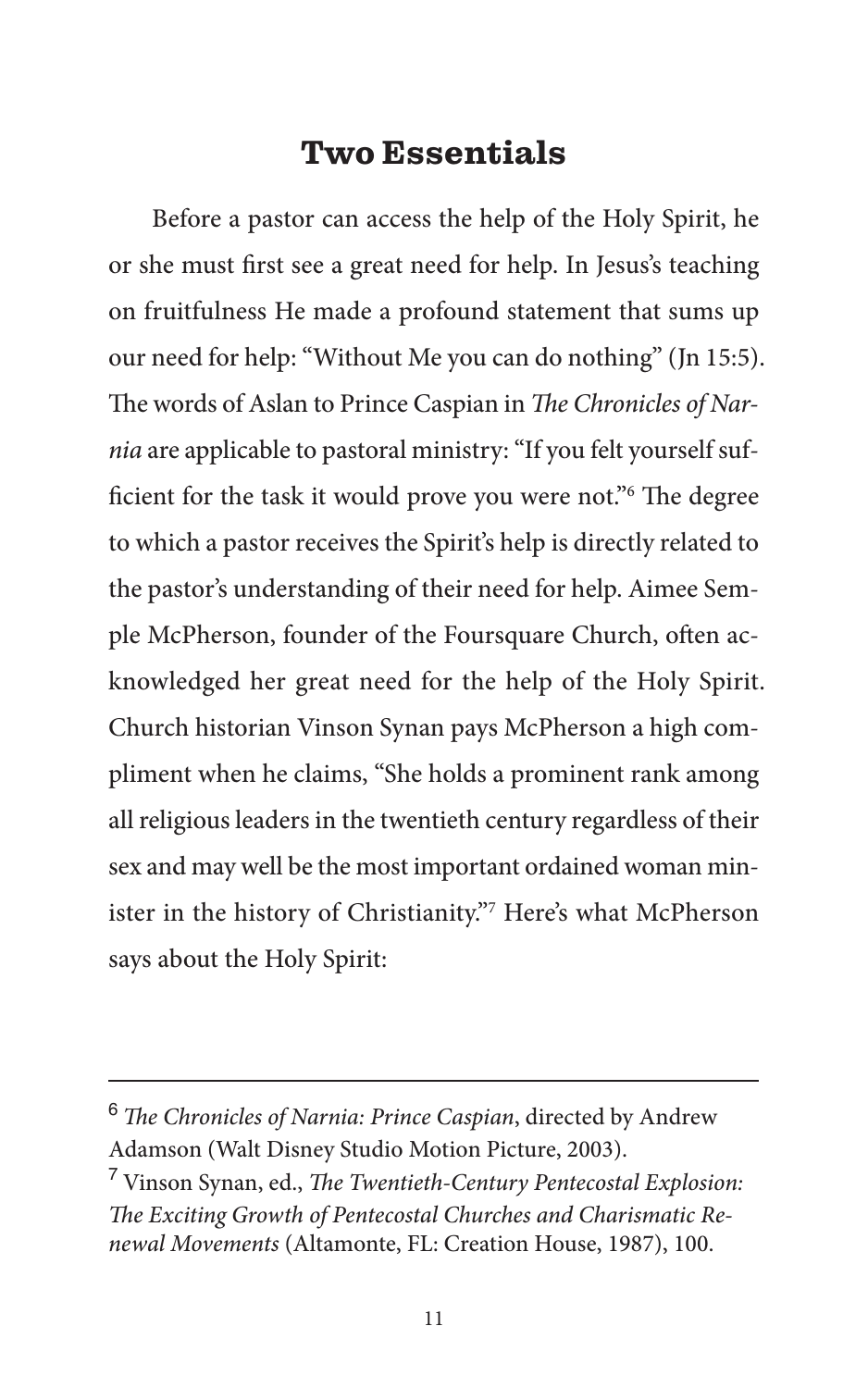Any success which has followed my ministry is attributed to the motivating power of the Holy Spirit in my own life. The tremendous power and ever-increasing momentum which enabled the Foursquare Gospel Church in seven short years following its inception, to encircle the earth, is naught but the impelling force of the blessed Holy Spirit baptism. This great international organization is bona fide proof in itself of the indomitable prestige, triumphant power, and invincible strength of the work of the Holy Spirit.<sup>8</sup>

You might think after forty years of pastoring the same church that I would have this pastoral ministry vocation figured out. I don't. In fact, I find myself more in need of the Holy Spirit's help today than ever before. A close friend teases me about a statement I made a number of years ago when I said, "I need Jesus more today than I did when I got saved." I believe this as strongly today as the day I said it. As I was reading through Brother Lawrence's writings, I came across this statement that validated my feeling about my need for Jesus: "A soul is more dependent on grace, the higher the perfection to which it aspires; and the grace of GOD is more needful for each moment, as without it the soul can do nothing. Thus to rely seems

<sup>8</sup> McPherson, *The Holy Spirit*, vii.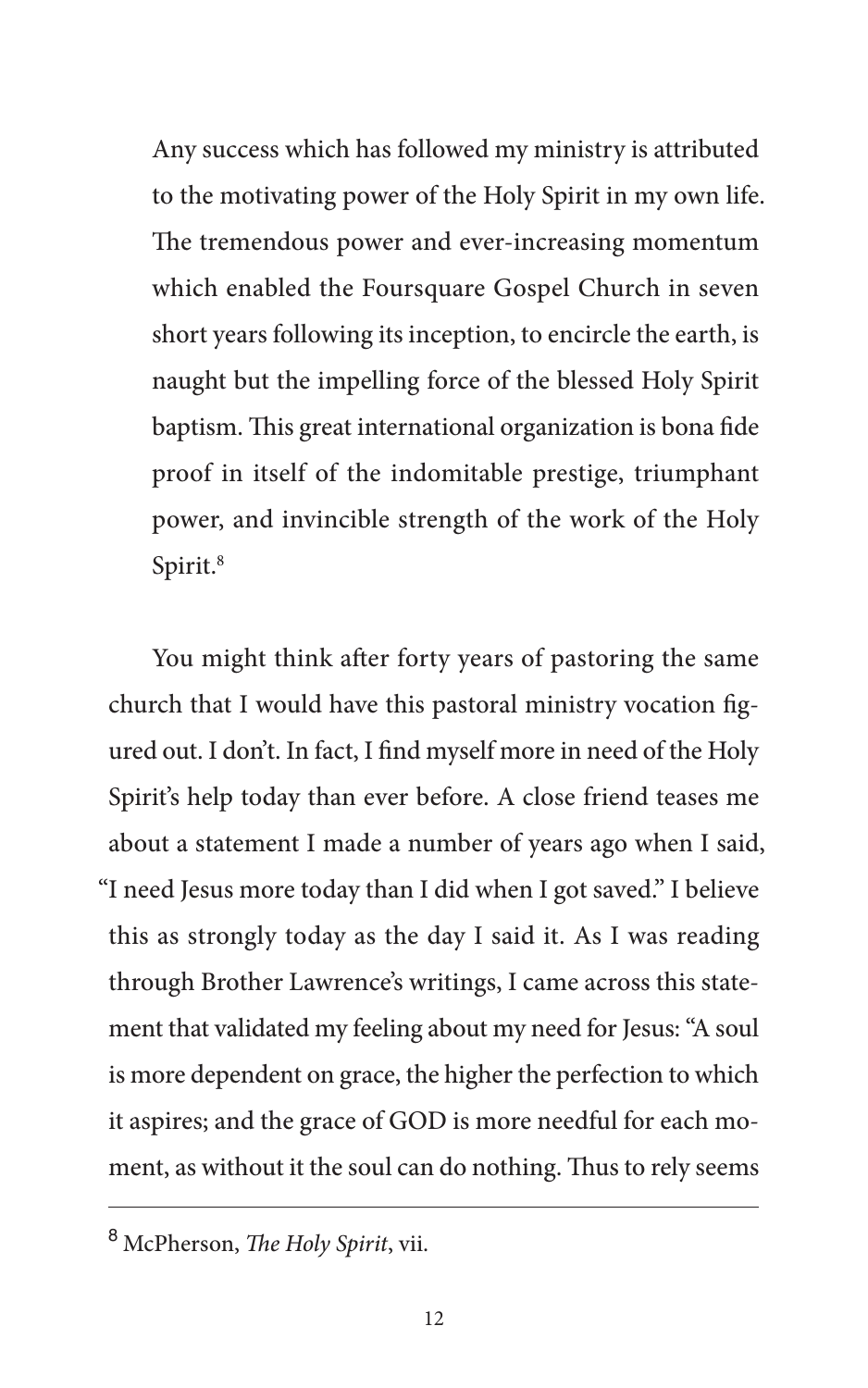hard to nature, but grace makes it become easy, and brings it joy."9 I find myself asking the Holy Spirit for help in everything including how to love my wife, how to be a grandpa, how to conduct the daily routines of life.

As a Pentecostal pastor, I believe when I pray in tongues my understanding is unfruitful but my spirit is praying and the Holy Spirit is helping me pray according to the will of God (Rom 8:26-27; 1 Cor 14:14). I find myself praying in the Spirit now more than ever before and believe I am receiving the help of the Holy Spirit. Two common phrases I use constantly in my daily walk with Jesus are, "Forgive me, Lord" (when I entertain a wayward or selfish thought) and, "Help me, Lord" (as I constantly face the challenges and opportunities of each day). Before I start my day, before I go into a pastoral counseling session, before a church council business meeting, before I go home, before I go on vacation—all these situations and more are times to invite the help of the Holy Spirit. What a joy it is to have this Helper in our lives!

Once you've recognized your need for the Holy Spirit's help, the second essential is to have "ears to hear" what He's saying to you (Rv 3:22). And to understand that it's a lifelong

<sup>9</sup> Brother Lawrence, *The Practice of the Presence of God and The Spiritual Maxims* (n.p.: Benton Press, 2013), 41.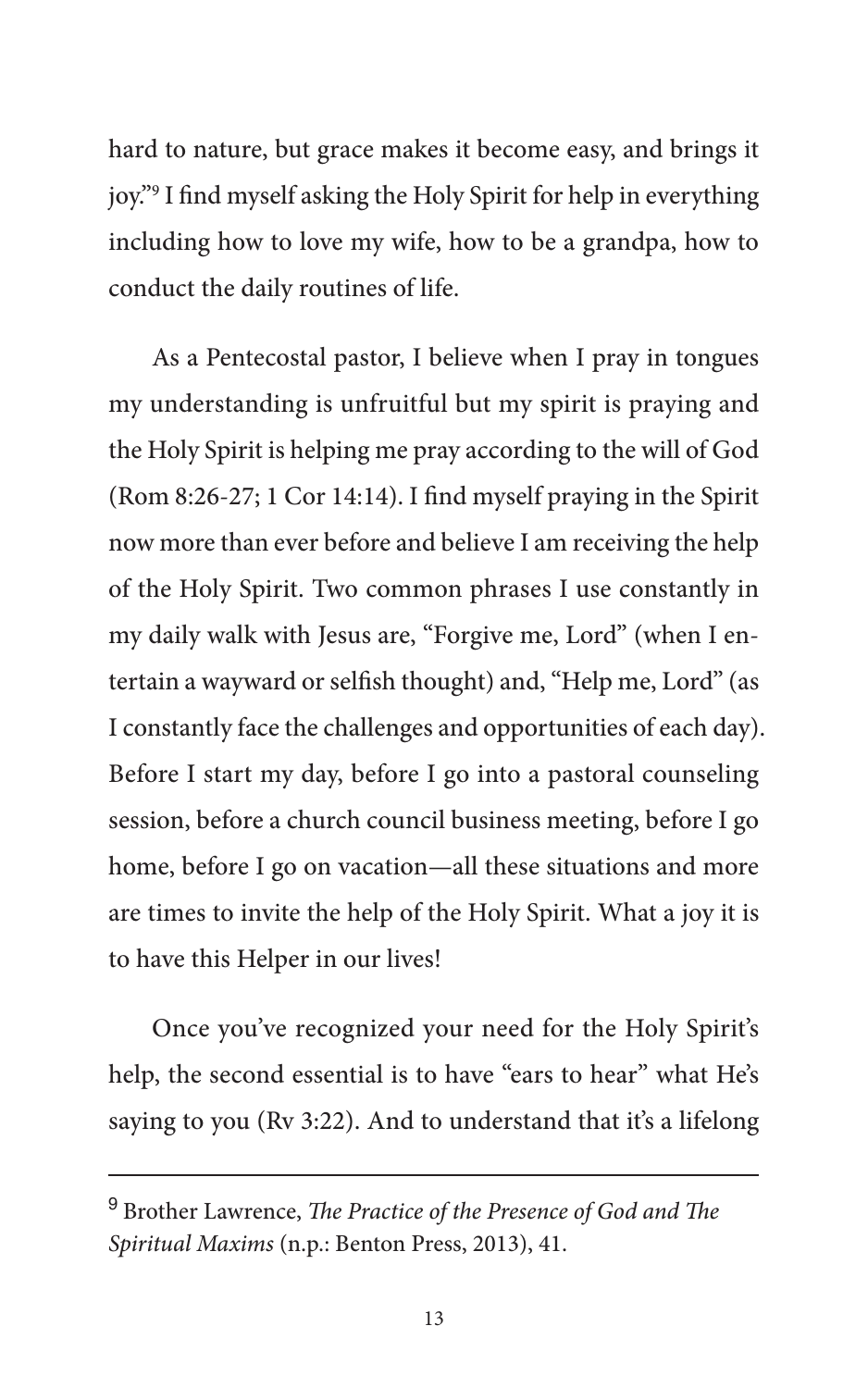endeavor to consistently discern, hear, and obey the Holy Spirit's leading. Being led by the Spirit (Rom 8:14) was key to the great fruitfulness of the early church. I always marvel at Paul's sensitivity to the Holy Spirit. We see this sensitivity in phrases like these: "they were forbidden by the Holy Spirit" (Acts 16:6), "the Spirit did not permit them" (16:7), and in the vision of a man saying, "Come over to Macedonia and help us" (16:9). Paul's great sensitivity to the Holy Spirit resulted in the spread of the gospel to Philippi, which was in Europe, and eventually to us in North America. I long for this kind of relationship with the Holy Spirit. A. W. Tozer laments, "The tragedy is that our eternal welfare depends on our hearing and we have trained our ears not to hear."10 Jesus reminds us in John 10 that his sheep hear and know his voice but we must train our ears to hear Him. "In the Garden" is a cherished hymn that describes the great joy of hearing his voice: "He walks with me, and He talks with me, and He tells me I am His own."11 Augustine says of the Lord, "See, your voice is my joy, your voice is better than a wealth of pleasures."12

 $11$  C. Austin Miles, "In the Garden," accessed February 11, 2020, https://www.hymnary.org/text/ i\_come\_to\_the\_garden\_alone. <sup>12</sup> Augustine, *Confessions*, trans. Henry Chadwick (Oxford, UK: Oxford University Press, 2008), 222.

<sup>10</sup> A. W. Tozer, *The Pursuit of God* (Harrisburg, PA: Christian Publications, 1948), 43, 77.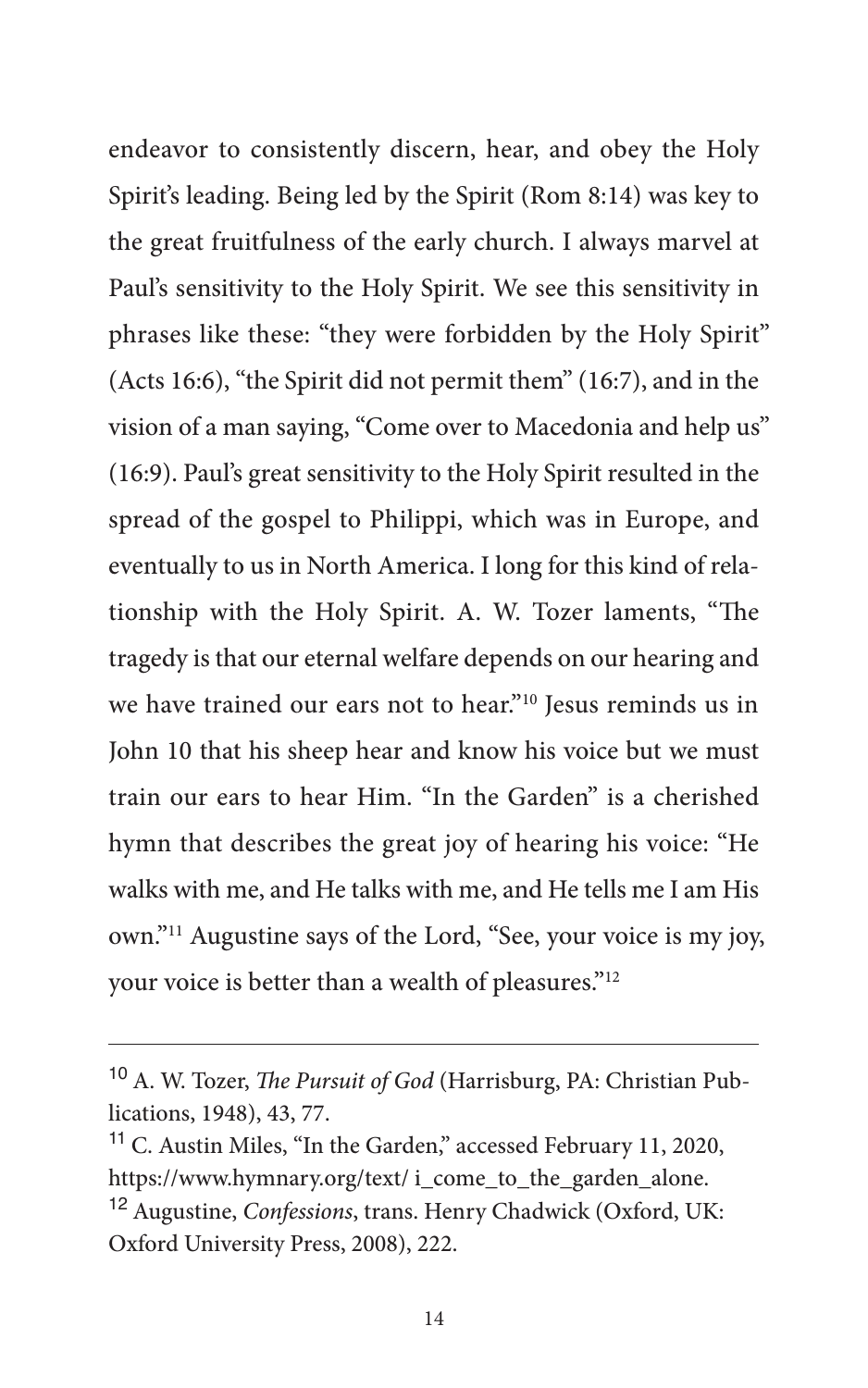I know I've followed the leading of the Spirit when I call someone in our church and they respond, "Pastor, how did you know to call me now?" When I'm led by the Spirit and show up at the right time to do and say the right thing, it brings me great joy. John 3:8 says, "The wind blows where it wishes, and you hear the sound of it, but cannot tell where it comes from and where it goes. So is everyone who is born of the Spirit." Holy Spirit-inspired ideas always produce fruitful ministry.

Here are five statements about how the Holy Spirit helps us hear the Lord's voice better. Thomas Kelly (1893-1941) describes the great blessing of hearing the Lord's voice: "We cease trying to make ourselves the dictators and God the listener, and become the joyful listeners to him, the Master who does all things well."13

**We hear the Lord better with a quiet heart than with a busy heart.** "The sound of noise from the city! A voice from the temple! The voice of the Lord" (Is 66:6). Many voices from the world and the church's many activities compete for our attention. Can we quiet our hearts long enough to hear the Lord? I've always been interested in why Caleb had "a different spirit"

<sup>13</sup> Julia I. Roller, ed., *25 Books Every Christian Should Read: A Guide to the Essential Spiritual Classics* (New York: Harper One, 2011), 306.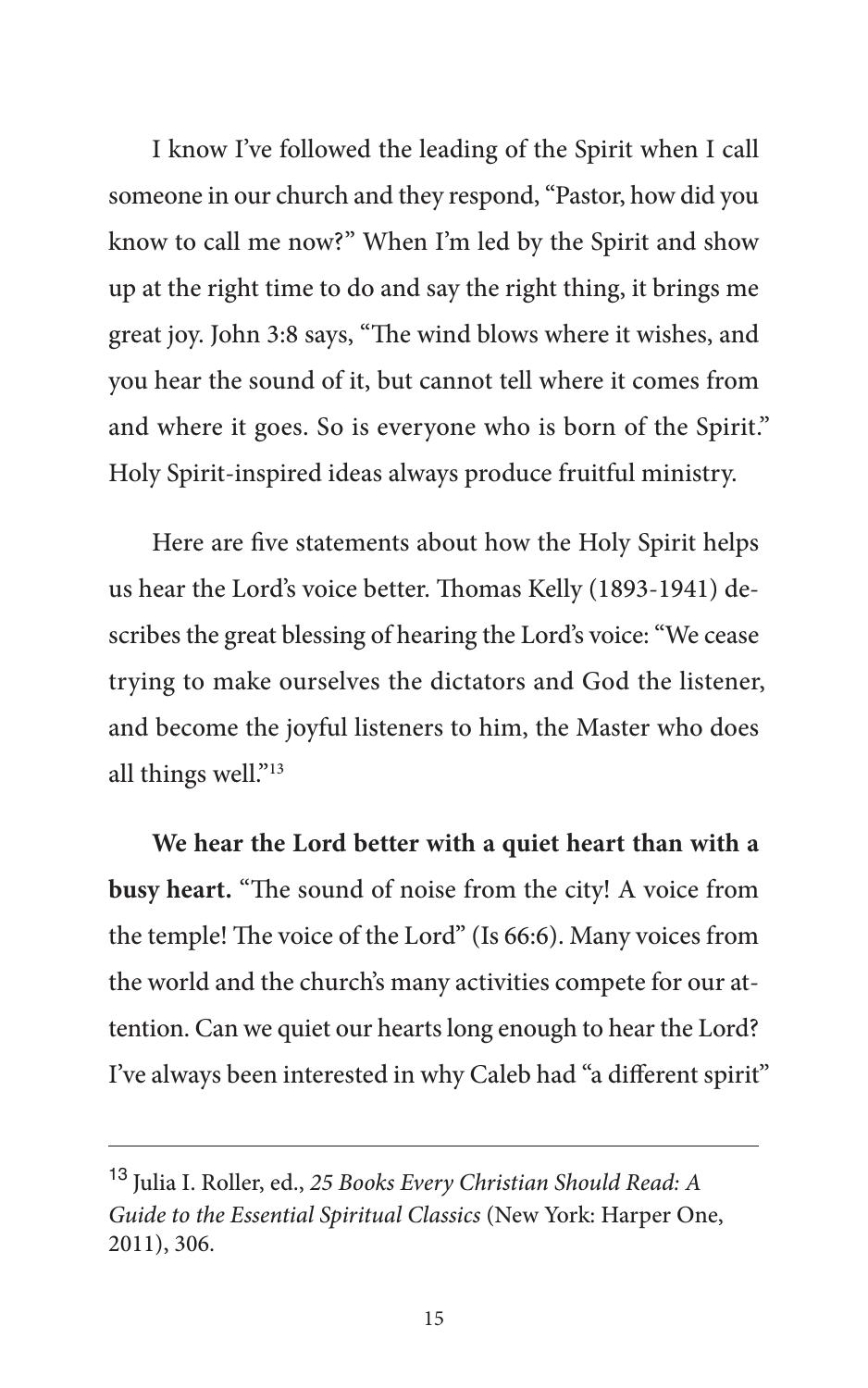(Nm 14:24). The Hebrew word carries the idea he waited longer. He didn't give in to his initial reactions but quieted his heart long enough to hear what the Lord said to him.

**We hear the Lord better with a burning heart than with a dull heart.** In Luke 24:32, two disciples on the road to Emmaus had burning hearts as the Lord opened the Scriptures to them. As a pastor, I relate this to sermon preparation. I pray and study but wait until my heart burns within me with the message for the congregation. I also compare this burning heart to Colossians 3:15 and letting "the peace of God rule in your hearts." The peace of God brought by the Holy Spirit should be the umpire to help us make the right decisions. We should never violate it in our hearts.

**We hear the Lord better with a humble heart than with a prideful heart.** Calculating the distance the children of Israel were to follow behind the ark, I come up with a distance of about half a mile. The people would have to concentrate and be alert to see the ark at that distance. Hearing the voice of God and following the leading of the Holy Spirit takes concentration and effort. Sometimes we say "the Lord told me" as an excuse to do what we want. We can get the Lord's voice and our own voice mixed up. "God resists the proud, but gives grace to the humble" (1 Pt 5:5). It is an awesome thing to say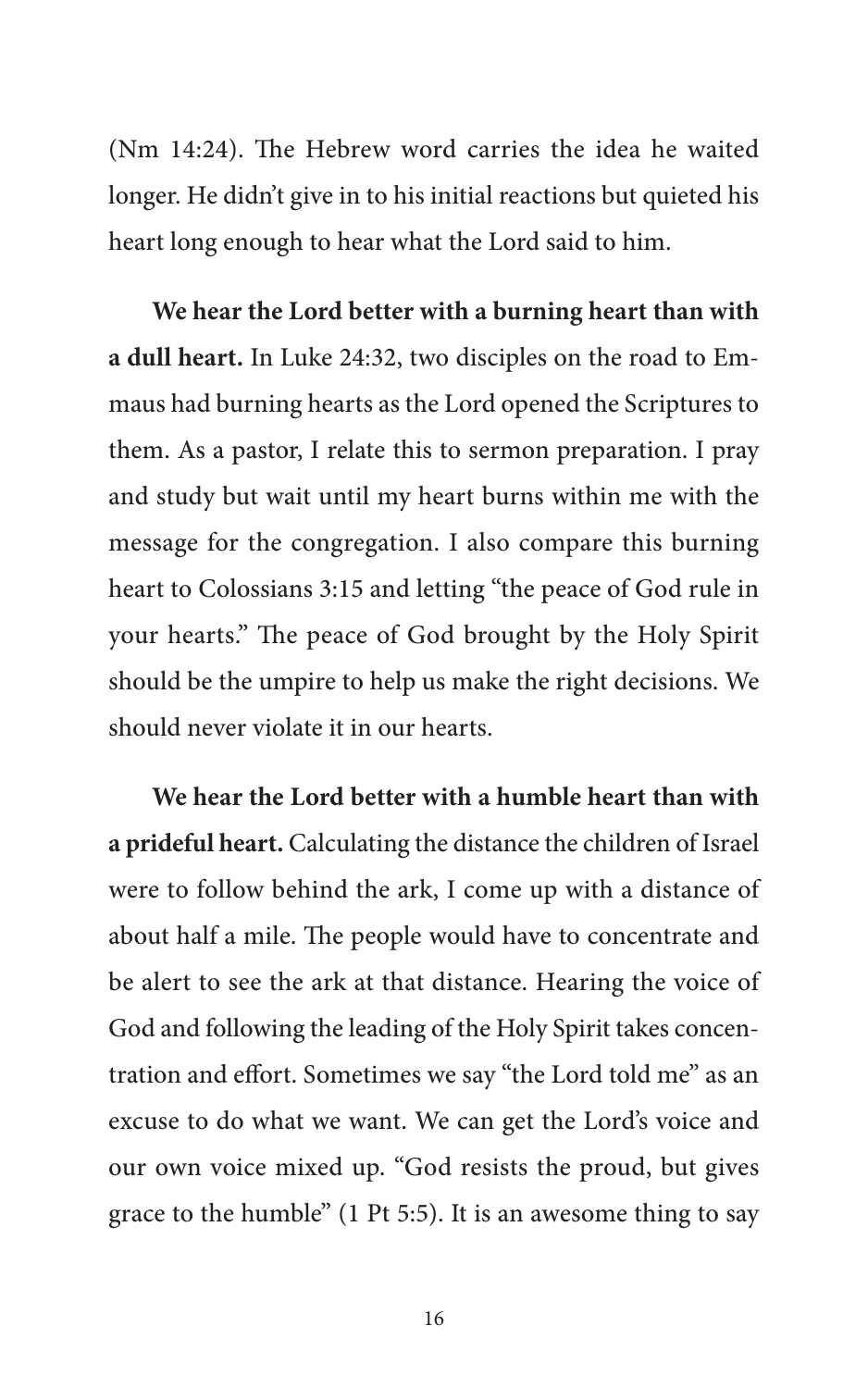the Lord told you to say or do something. It takes humility, seeking, and confirmation to hear the Lord. We cultivate hearing his voice with humility and a lifetime of seeking his will.

**We hear the Lord better with a word-saturated heart than with a world-saturated heart.** The voices of the world (1 Jn 2:16) can speak louder to us than the Lord if we are not hiding the word of God in our hearts through daily Bible reading and meditation. The word of God is God speaking (2 Tm 3:16) to his followers. The New Testament calls the word of God the sword of the Spirit (Eph 6:17). We as pastors need to be like David's mighty man Eleazar, the son of Dodo (2 Sm 23:9-10), who fought so hard his hand stuck to his sword. Pastors need to always have the word of God in their hand as they go about their pastoral tasks. We will hear the Lord better this way. For me, the Lord speaks most often through a Scripture that applies to a situation (Rom 10:17). The prophet Isaiah expresses the importance of the word of God: "To the law and to the testimony: if they speak not according to this word, it is because there is no light in them" (Is 8:20).

**We hear the Lord better with a courageous heart than with a timid heart.** It takes courage to obey the voice of the Lord. It takes risk and courage to step out in faith. Smith Wigglesworth said the key to his spiritual strength was always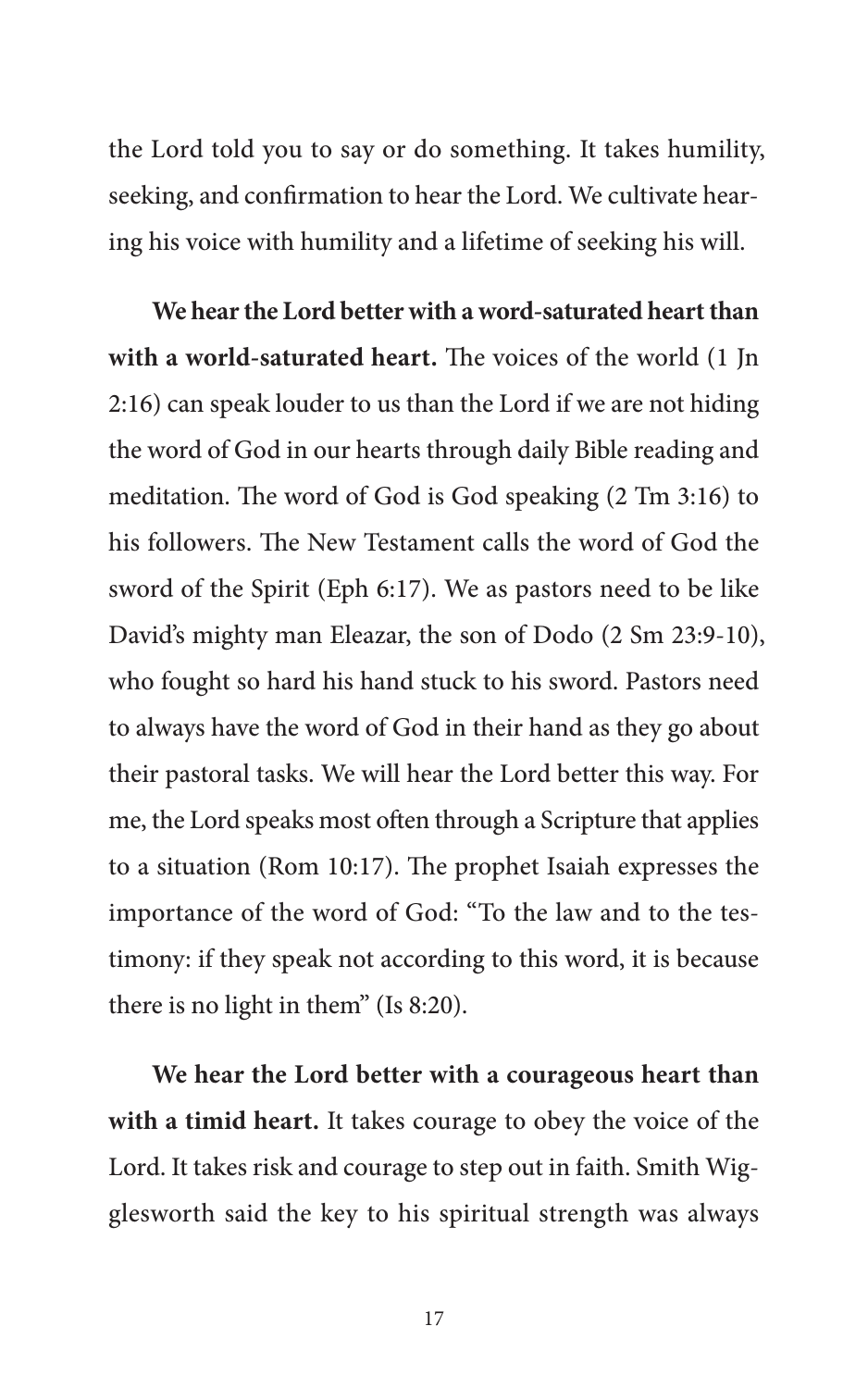obeying the Lord's leading. One day at a train stop the Lord told him to tell the young man next to him to stick out his tongue. The Lord told Wigglesworth to spit on the man's tongue. He did it. Would you have done this? Years later at one of Wigglesworth's services a young man came up and asked if Wigglesworth recognized him. Wigglesworth said no. The young man said, "I was the one who you told at the train stop to stick out my tongue and you spit on it. I was tongue-tied and stuttered and I had told the Lord, 'I can't go into the ministry unless you heal me.' When you spit on my tongue I was healed, and I am now in the ministry." Wigglesworth's courage and obedience released God's healing power for this young man. Lord, help us to hear You first, and then give us courage to obey.

Psalm 32:8 says, "I will instruct you and teach you in the way you should go; I will guide you with My eye." My wife and I were eating dinner with some old friends after I had spoken at a church in Colorado. A young family came in and caught my eye. We were about ready to leave and I wanted to go over and tell them what a beautiful family they had. Then I had the impression, which I discerned was the Lord's voice, saying, "He is a pastor; buy their lunch." I went to the table and told them they had a beautiful family. Then I asked him if he was a pastor. His face lit up and he said, "Not yet, but I'm preparing to be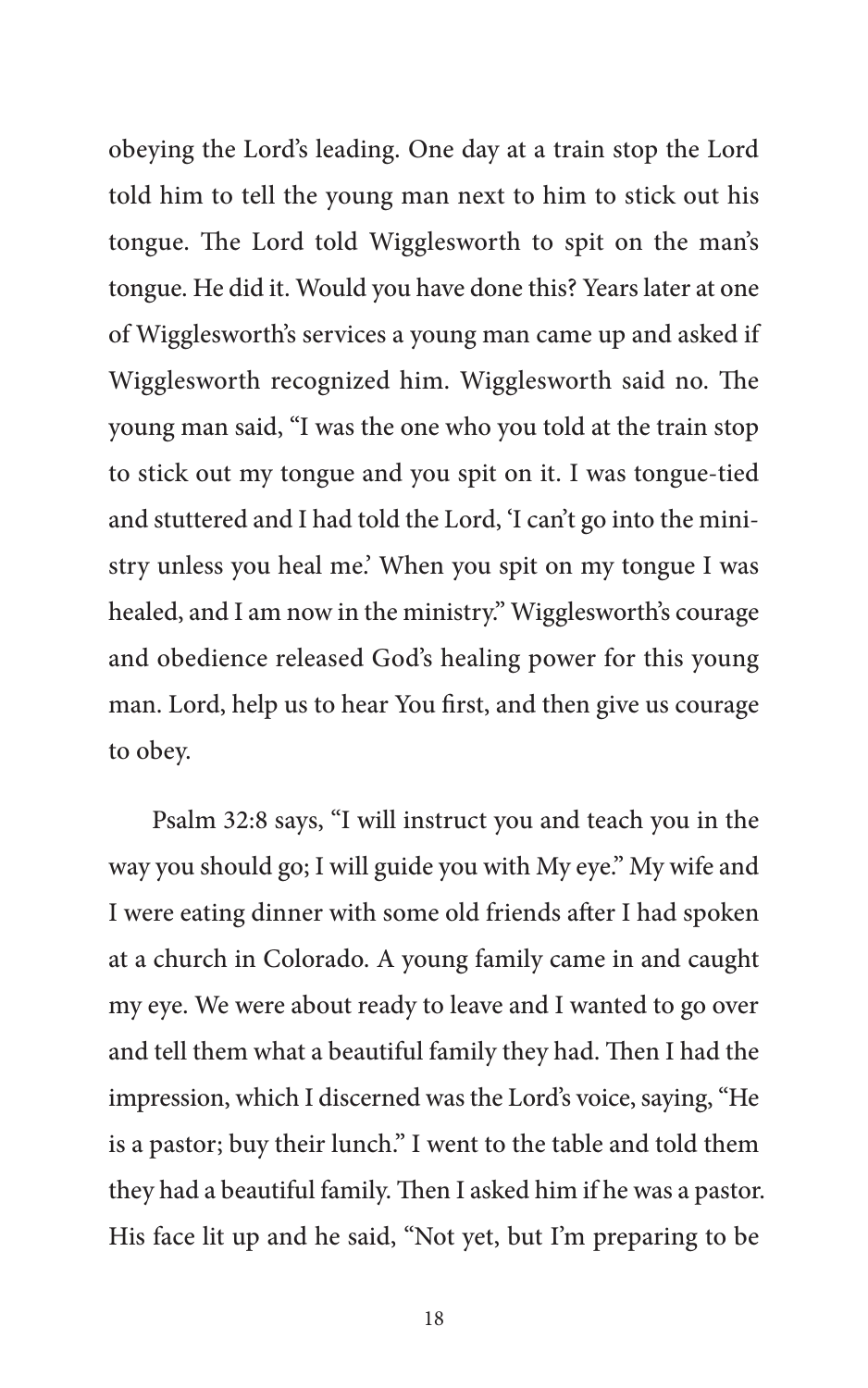one." I told them I was going to buy their lunch, and prayed that the Lord would bless them in their future. This is an example of being guided by the Lord's eye, and I invite experiences like this often. I certainly don't hear the Lord perfectly or as often as I want, but it's an exciting prospect to get up every day and pray for my daily bread to be led by the Spirit that day. Lord, help us all to do this. Lord, help us to say like Joshua, "What does my Lord say to His servant?" (Jo 5:14).

#### **Orthopraxy of the Spirit**

Let me finish this chapter talking like a theologian. We as pastors need a sound orthodoxy of the Holy Spirit, but equally crucial to pastoral ministry is a living orthopraxy of the Holy Spirit. Orthodoxy is correct belief; orthopraxy is correct conduct.

The Greek word *praxis* is used six times in the New Testament and is translated by the English words "works" or "deeds." The English word "practice" comes from this word. Practice is a repeated exercise, activity, or skill to acquire or maintain a proficiency at a task. Praxis is defined as doing or a mode of acting. Ray S. Anderson more clearly defines praxis when he says, "Whereas practice implies the simple nonreflective performance of a task in a dispassionate, value-free manner, praxis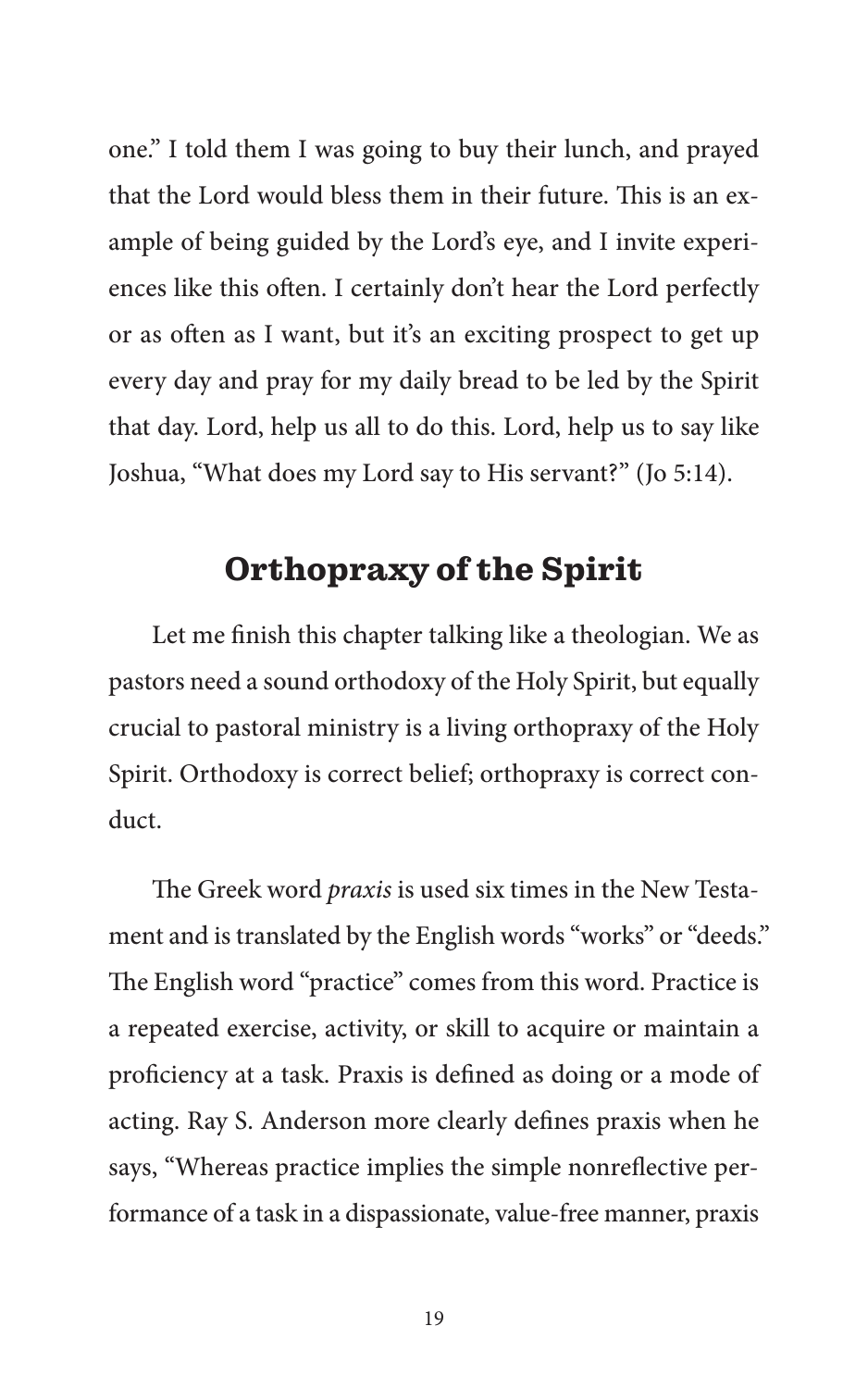denotes a form of action that is value-directed and theory laden."14 A practice that is repeated becomes a habit. My goal for pastors and for myself is that we develop a habit of accessing the continual help of the Holy Spirit in our personal and ministerial lives. In the voice of a theologian, this book is about a pastoral orthopraxy of the Holy Spirit.

A pastor might teach a pneumatology about being born of the Spirit, being baptized in the Spirit, being filled with the Spirit, and being led by the Spirit, but does he or she have a living theology that brings righteousness, peace, and joy in the Holy Spirit (Rom 14:17) to everyday life? Jakob Egeris Thorsen insists we need a pneumatology that brings "the concrete experienceability of God's existence and the empowerment by Him in the everyday lives of believers."15 Pastors need a functional theology that brings the power and the presence of the Spirit into their ministries. In Ephesians 5:18, the apostle tells the church to "be filled with the Spirit." The tense and voice of this verb is present imperfect passive and denotes continually, continuously being filled with the Spirit. Frank Macchia de-

<sup>14</sup> Ray S. Anderson, *The Shape of Practical Theology: Empowering Ministry with Theological Praxis* (Downers Grove, IL: InterVarsity Press, 2001), 47.

<sup>15</sup> Jakob Egeris Thorsen, *Charismatic Practice and Catholic Parish: The Incipient Pentecostalism of the Church in Guatemala and Latin America* (Leiden, the Netherlands: Brill Publishing, 2015), 49.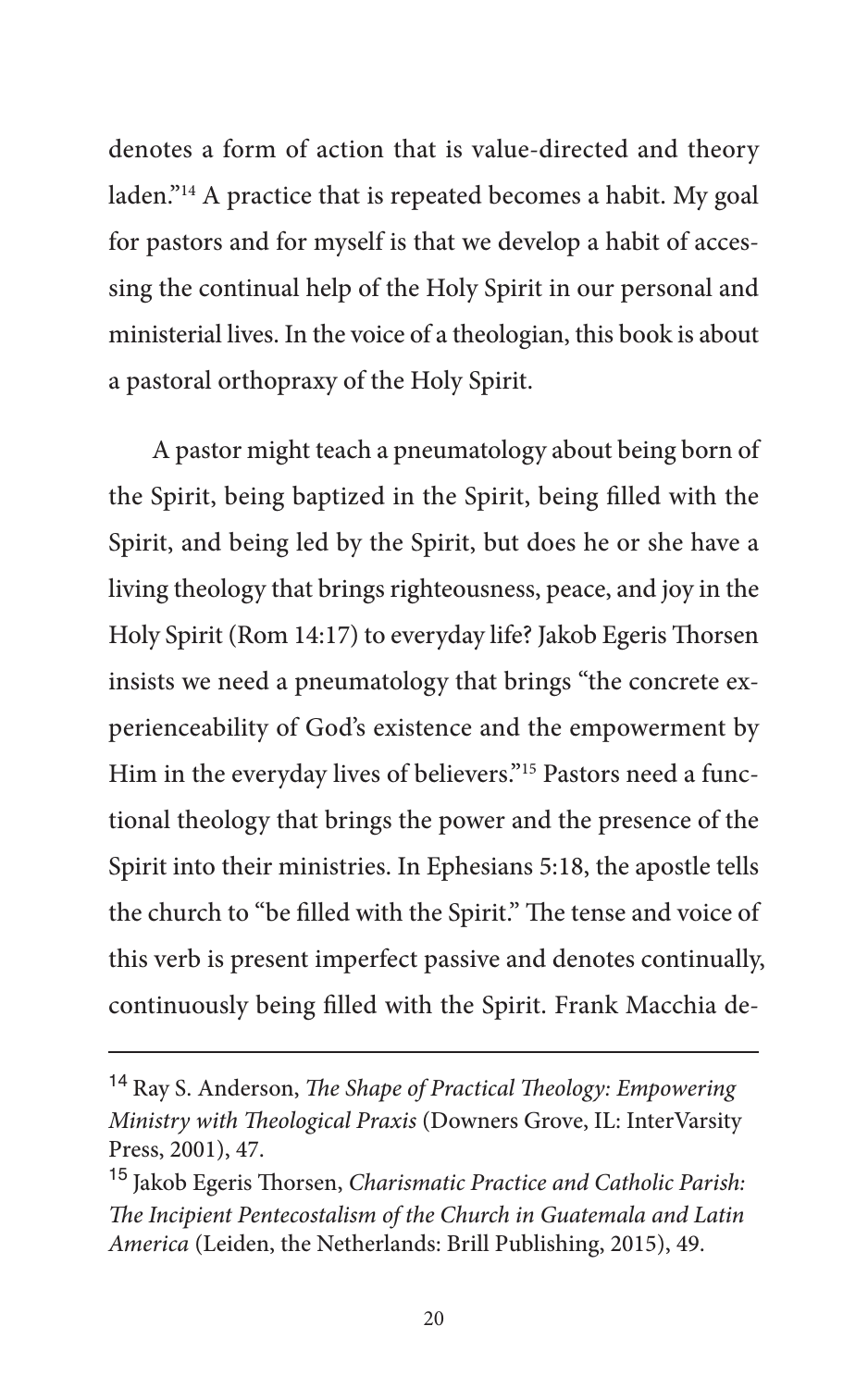scribes this kind of life as "a lived experience of the Spirit that must be renewed time and time again."16

Ancient theologians verify this need for orthopraxy. Bernard of Clairvaux (1090-1153) was known as the "theologian of experience," and he called the Holy Spirit "the very Kiss of the Father."17 What pastor would not want the kiss of the Father on his or her life and pastoral ministry? These words describe the personal help of the Holy Spirit. The Cappadocian Fathers of the fourth century expressed the Trinity in the term *perichoresis* or the "divine dance."18 They used this term to describe the movement and fellowship within the Trinity. The Holy Trinity invites pastors to join the divine dance in our pastoral ministry. John the apostle expressed it like this: "Truly our fellowship is with the Father and with His Son Jesus Christ" (1 Jn 1:3). It is the Holy Spirit who brings us into the fellowship of the Father and Son. We are not alone but can live out our pastoral ministries with the fellowship and help of the Trinity.

<sup>16</sup> Frank Macchia, *Baptized in the Spirit: A Global Pentecostal Theology* (Grand Rapids, MI: Zondervan, 2006), 30.

<sup>17</sup> Veli-Matti Kärkkäinen, *Pneumatology: The Holy Spirit in Ecumenical, International, and Contextual Perspective* (Grand Rapids, MI: Baker Academic, 2002), 52.

<sup>18</sup> Molly T. Marshall, *Joining the Dance: A Theology of the Holy Spirit* (Valley Forge, PA: Judson Press, 2003), 7.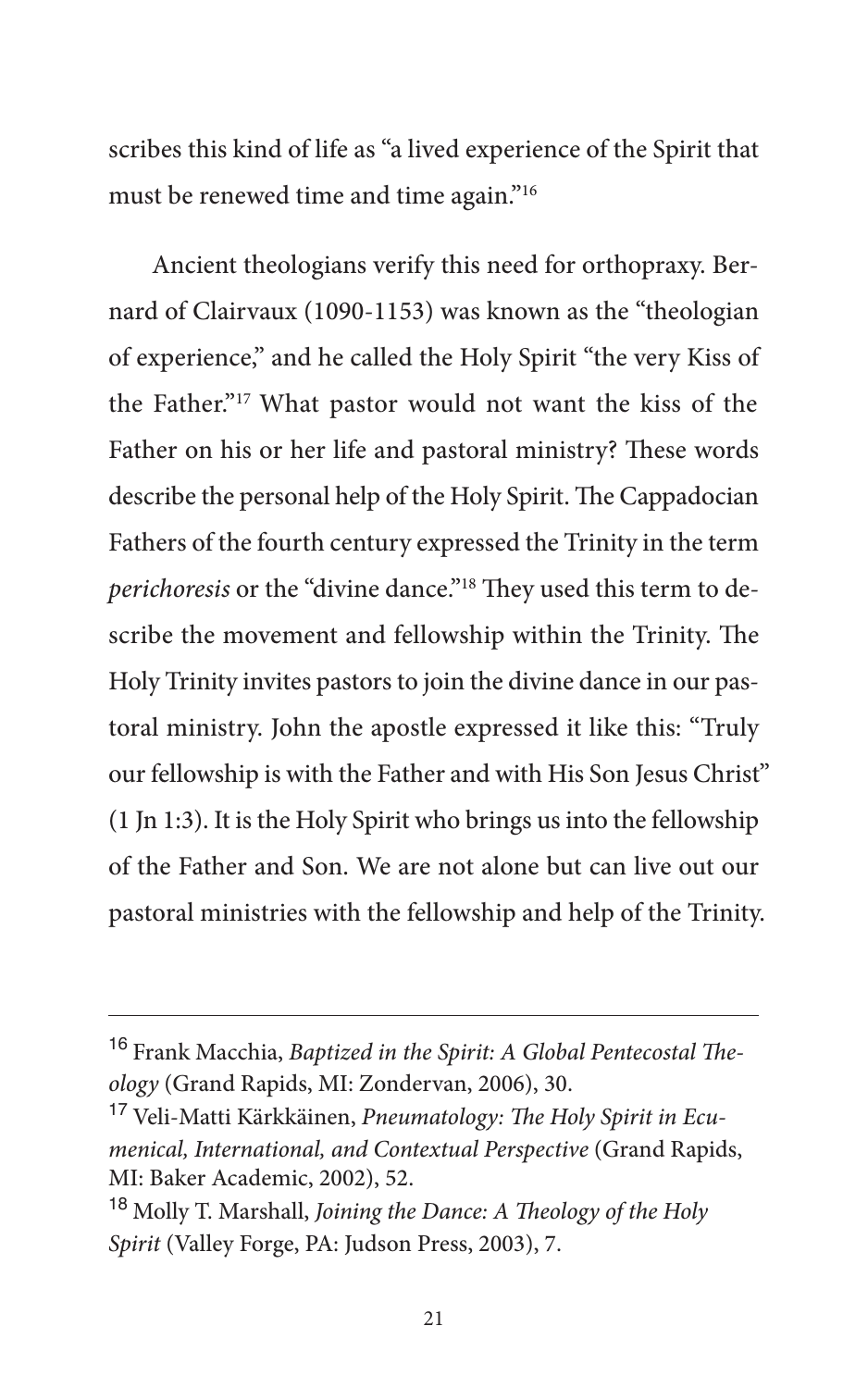#### **Questions to Ponder**

- 1. Describe your relationship with the Holy Spirit.
- 2. Which is more important to you, a right orthodoxy of the Holy Spirit—a right belief, or a right orthopraxy of the Holy Spirit—a right conduct, or are they equally important?
- 3. Describe how the Holy Spirit helped you on a recent typical day in your pastoral ministry.
- 4. Describe a specific situation where you heard the voice of the Lord.
- 5. How are you growing in being endued with the power of the Holy Spirit (Lk 24:49)?
- 6. What is your reaction to the Lord's words in John 15:5, "Without me you can do nothing"?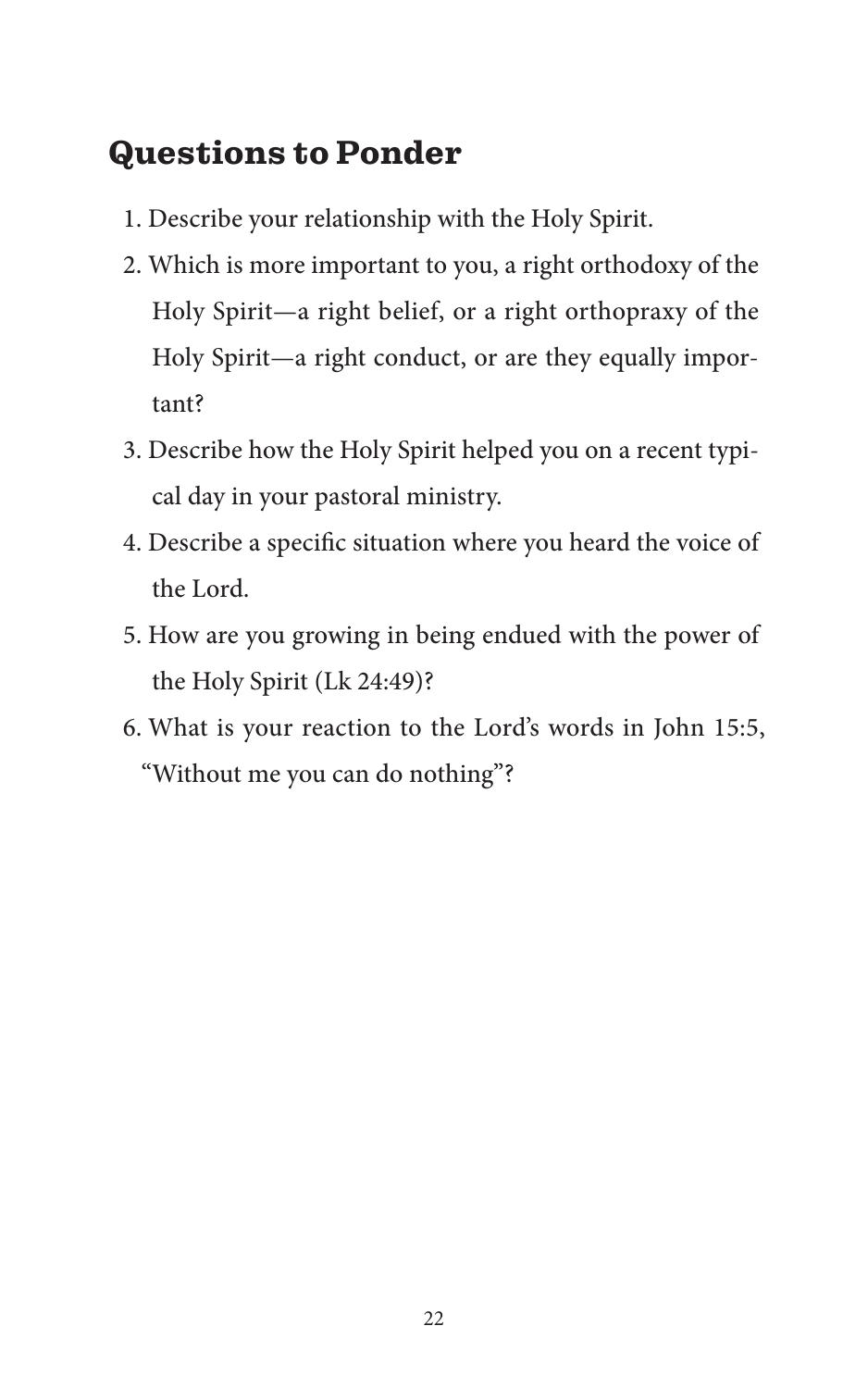#### **Going Deeper**

*Baptized in the Spirit: A Global Pentecostal Theology*, by Frank Machia

*The Holy Spirit*, by Aimee Semple McPherson

*Pentecostal Spirituality: A Passion for the Kingdom*, by Steven Jack Land

*Living the Spirit Formed Life: Growing in the 10 Principles of Spirit-Filled Discipleship*, by Jack Hayford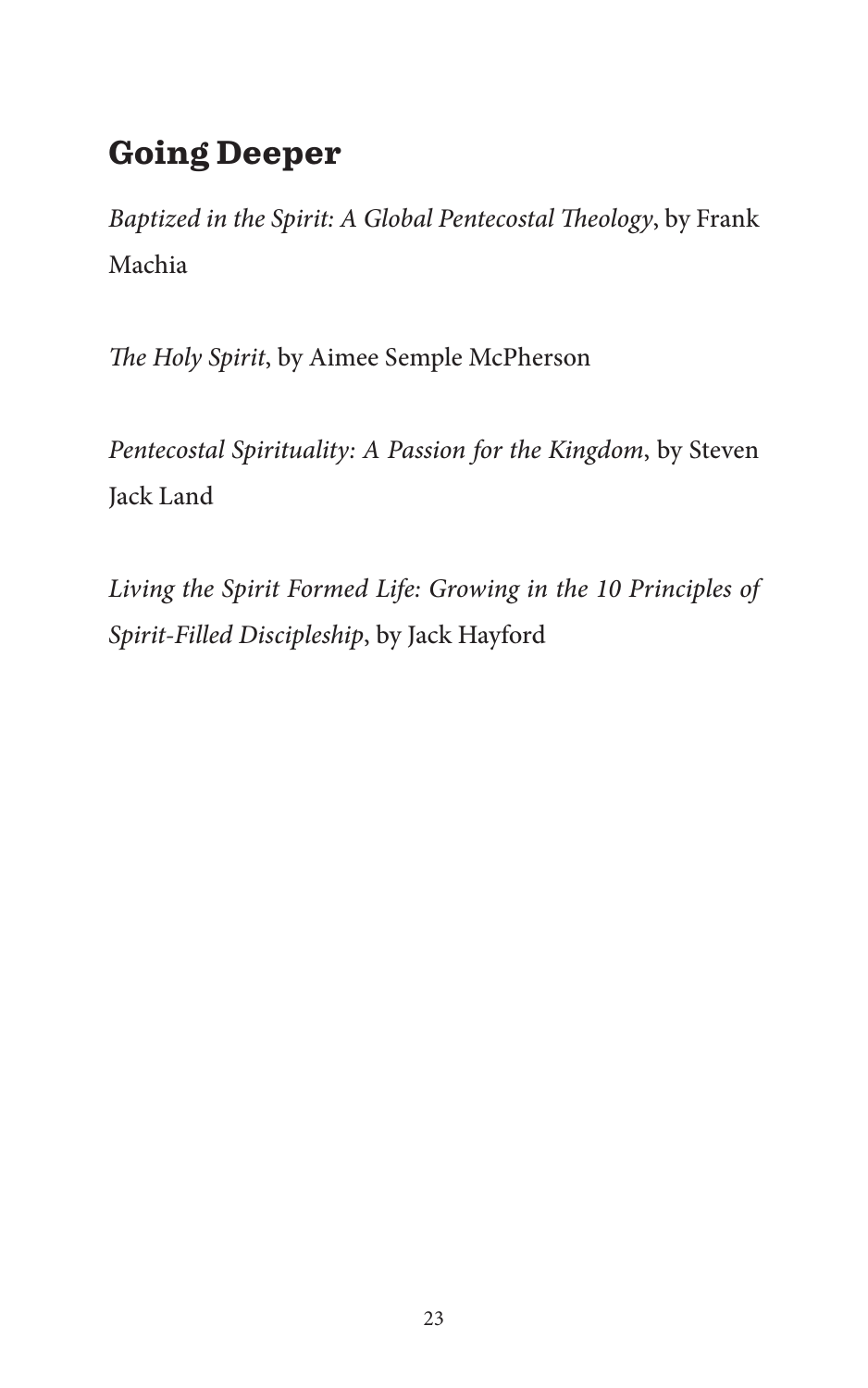### **About Foursquare Missions Press**

Foursquare Missions Press (FMP) is a resource ministry dedicated to providing free gospel materials to the mission field.

Since 1981, FMP has printed 225,000,000 gospel books, booklets, and tracts sent to 116 nations in 70 different languages.

Their Children's Gospel Box ministry has resourced and trained some 16,000 children's ministry leaders, reaching over 1,000,000 children in 55 nations. To learn more go to **cgbox.org**.

Visit us at **foursquaremissionspress.org**.